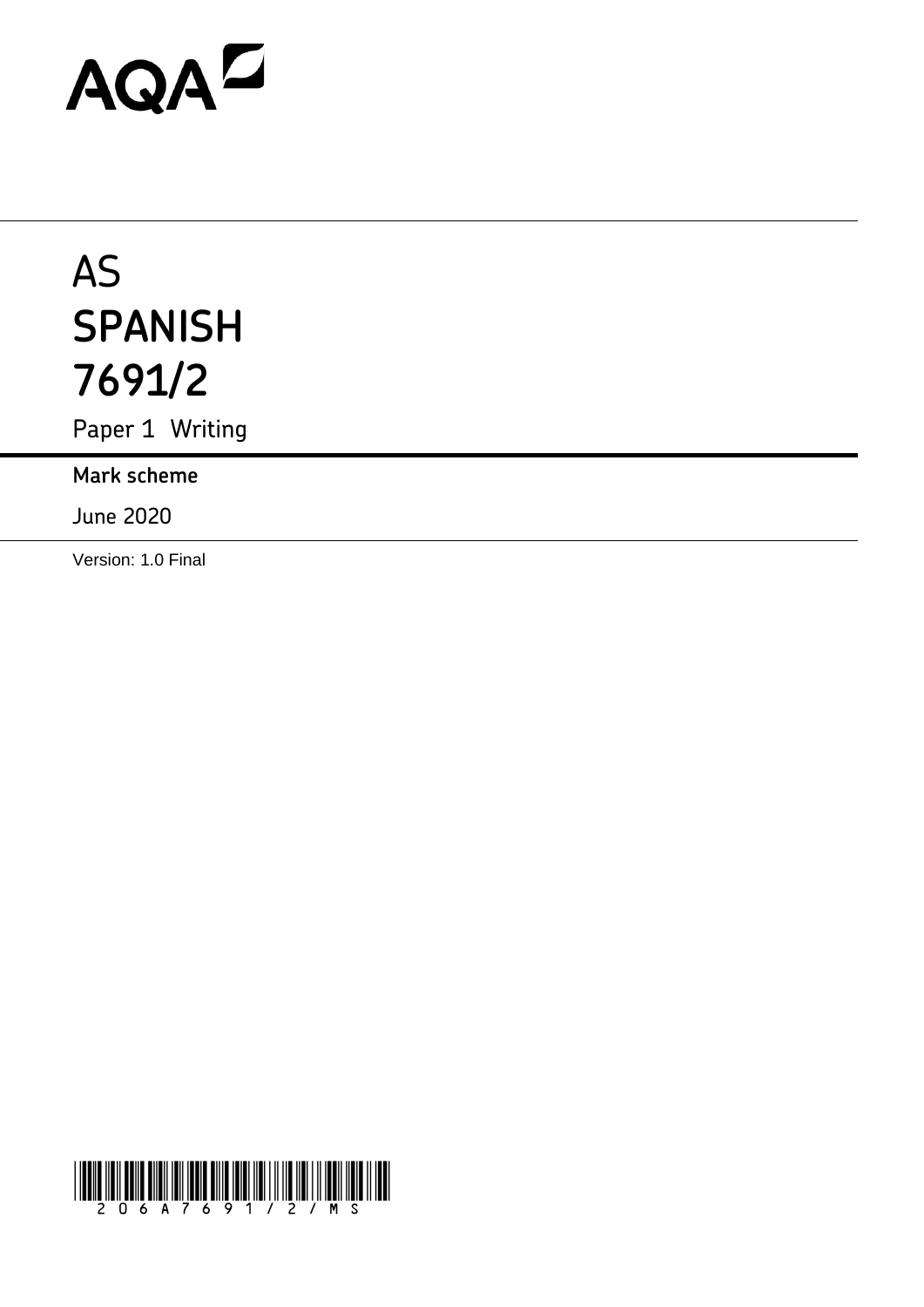Mark schemes are prepared by the Lead Assessment Writer and considered, together with the relevant questions, by a panel of subject teachers. This mark scheme includes any amendments made at the standardisation events which all associates participate in and is the scheme which was used by them in this examination. The standardisation process ensures that the mark scheme covers the students' responses to questions and that every associate understands and applies it in the same correct way. As preparation for standardisation each associate analyses a number of students' scripts. Alternative answers not already covered by the mark scheme are discussed and legislated for. If, after the standardisation process, associates encounter unusual answers which have not been raised they are required to refer these to the Lead Examiner.

It must be stressed that a mark scheme is a working document, in many cases further developed and expanded on the basis of students' reactions to a particular paper. Assumptions about future mark schemes on the basis of one year's document should be avoided; whilst the guiding principles of assessment remain constant, details will change, depending on the content of a particular examination paper.

Further copies of this mark scheme are available from aqa.org.uk

#### **Copyright information**

For confidentiality purposes acknowledgements of third-party material are published in a separate booklet which is available for free download from www.aqa.org.uk after the live examination series.

Copyright © 2020 AQA and its licensors. All rights reserved.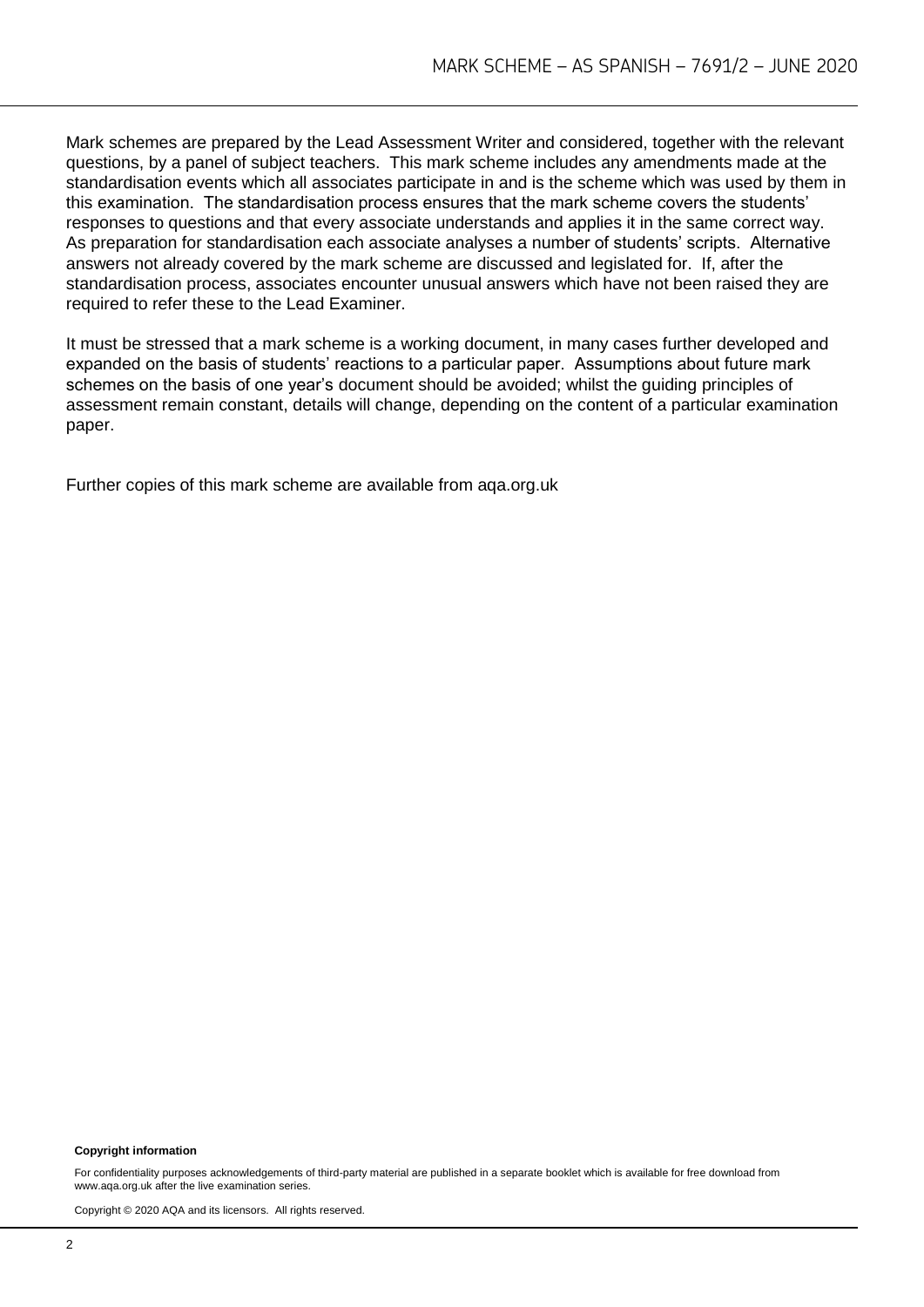#### **Section A**

#### **Guidance on level of accuracy in translations into the target language**

#### **Errors of accent**

Errors of accent are accepted unless (a) they are grammatical or (b) the inclusion of the accent(s) causes ambiguity.

#### **Errors of spelling**

Errors of spelling will not be tolerated.

Tense endings, irregular verb forms and adjective endings must be correct.

#### **Errors of gender**

Errors of gender will not be tolerated. Genders of nouns are clearly an area where guidance can be provided in the passage that supports the translation task.

#### **Alternative answers**

Alternative answers offered by the candidate – even if one is in brackets – will be rejected unless both answers are correct.

#### **A successful translation**

A successful translation is one which includes each element of the text to be translated and where there is no omission or paraphrase.

#### **Repeated errors**

Where a candidate repeats the same error within a question, no further penalty will be imposed in awarding the mark.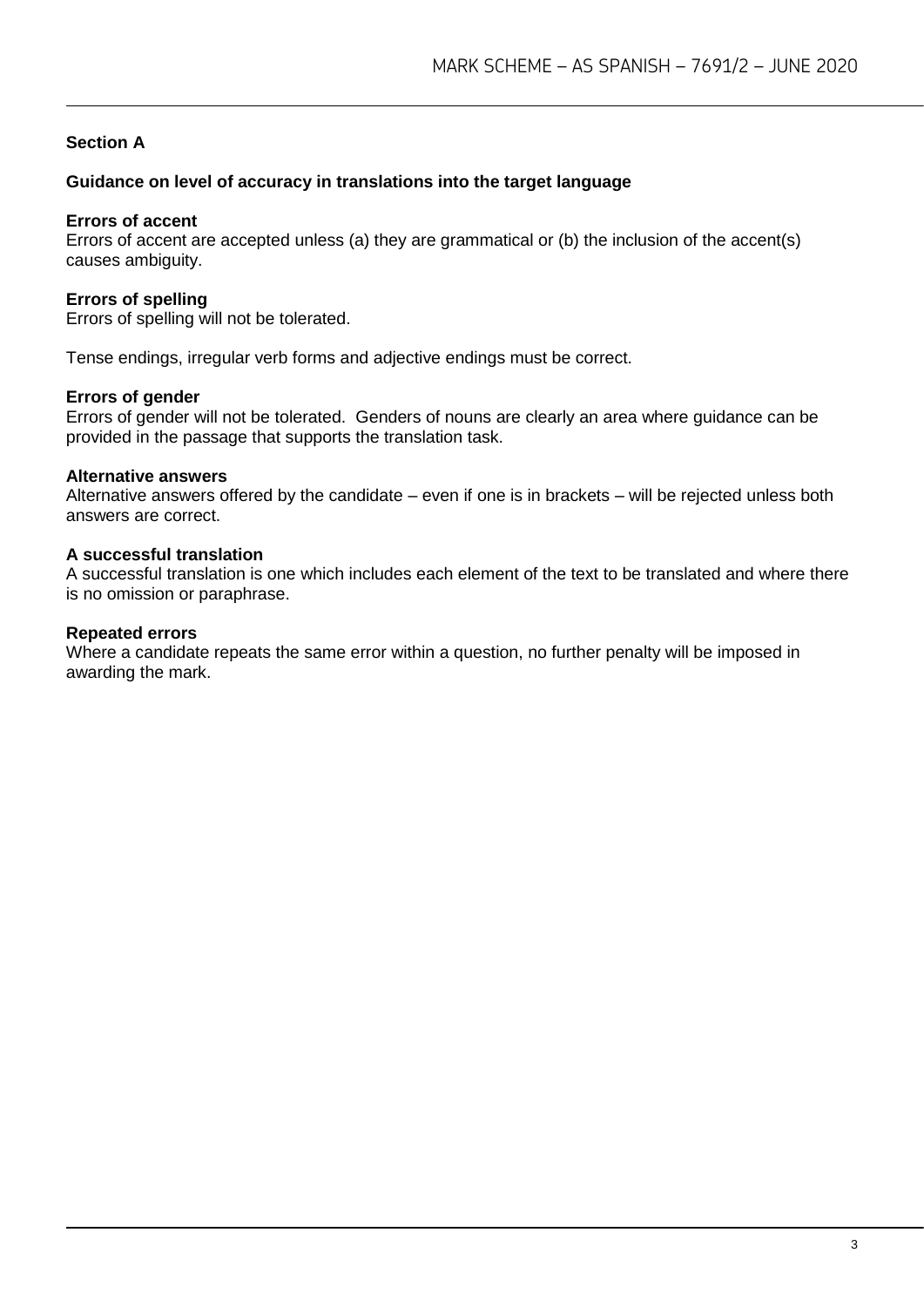The table below shows the type of answer that is acceptable for each section of the text. Award one tick per correct section then use the conversion grid to award a mark for each sentence.

| <b>Question</b> | <b>English</b>                   | <b>Possible answer</b>         | <b>Other acceptable</b><br>answers | Unacceptable<br>answers |
|-----------------|----------------------------------|--------------------------------|------------------------------------|-------------------------|
| 01.1            | Many homosexual<br>Cubans        | Muchos cubanos<br>homosexuales |                                    |                         |
|                 | are disappointed                 | están<br>decepcionados         | desilusionados                     |                         |
|                 | because they will<br>not be able | porque no podrán               | van a poder                        |                         |
|                 | to get married to                | casarse con                    |                                    |                         |
|                 | their partner                    | su pareja                      |                                    |                         |
|                 | as they wanted.                  | como querían.                  |                                    | quisieron               |

| <b>Question</b> | <b>English</b>             | <b>Possible answer</b>       | <b>Other acceptable</b><br>answers | Unacceptable<br>answers |
|-----------------|----------------------------|------------------------------|------------------------------------|-------------------------|
| 01.2            | They hope that             | Esperan que                  |                                    |                         |
|                 | the government             | el gobierno                  |                                    |                         |
|                 | redefines                  | redefina                     |                                    |                         |
|                 | the concept of<br>marriage | el concepto de<br>matrimonio |                                    |                         |
|                 | in order to have           | para tener                   |                                    |                         |
|                 | equal rights.              | igualdad de<br>derechos.     |                                    |                         |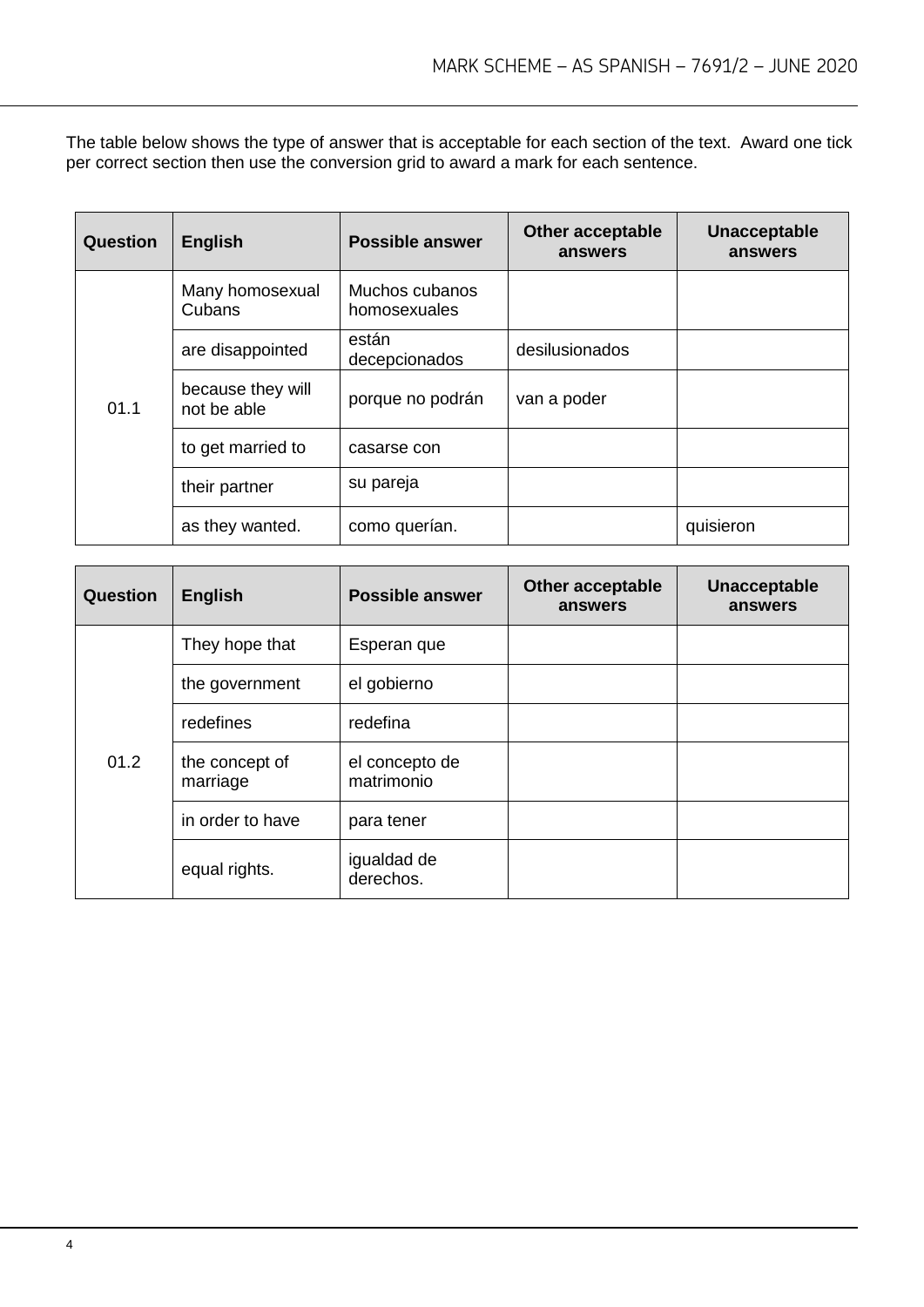| Question | <b>English</b>                          | <b>Possible answer</b>                   | <b>Other acceptable</b><br>answers | <b>Unacceptable</b><br>answers |
|----------|-----------------------------------------|------------------------------------------|------------------------------------|--------------------------------|
| 01.3     | According to                            | Según                                    |                                    |                                |
|          | the national<br>newspapers,             | los periódicos<br>nacionales,            | los diarios                        |                                |
|          | the matter<br>continues being           | el asunto sigue<br>siendo                | continúa siendo                    |                                |
|          | very controversial,                     | muy polémico,                            | controvertido                      |                                |
|          | especially amongst                      | sobre todo entre                         | especialmente                      |                                |
|          | some priests in the<br>Catholic Church. | algunos curas de la<br>Iglesia Católica. | en<br>sacerdotes<br>párrocos       |                                |

| <b>Question</b> | <b>English</b>                      | <b>Possible answer</b>          | <b>Other acceptable</b><br>answers | Unacceptable<br>answers |
|-----------------|-------------------------------------|---------------------------------|------------------------------------|-------------------------|
| 01.4            | Several South<br>American countries | Varios países<br>sudamericanos  |                                    |                         |
|                 | try                                 | intentan                        | tratan de                          |                         |
|                 | to fight against                    | luchar contra                   | combatir                           |                         |
|                 | people's<br>prejudices.             | los prejuicios de la<br>gente.  |                                    |                         |
|                 | They are always<br>promoting        | Siempre están<br>promoviendo    | promueven<br>promocionan           |                         |
|                 | events like Gay<br>Pride.           | eventos como el<br>Orgullo Gay. |                                    |                         |

| Question | <b>English</b>                                   | <b>Possible answer</b>                    | <b>Other acceptable</b><br>answers | <b>Unacceptable</b><br>answers |
|----------|--------------------------------------------------|-------------------------------------------|------------------------------------|--------------------------------|
| 01.5     | It seems that<br>activists                       | Parece que los<br>activistas              |                                    | los progresistas               |
|          | have complained<br>about this<br>discrimination. | se han quejado de<br>esta discriminación. |                                    |                                |
|          | They have written                                | Han escrito                               |                                    |                                |
|          | messages of<br>support                           | mensajes de apoyo                         |                                    |                                |
|          | on social media                                  | en las redes<br>sociales                  |                                    |                                |
|          | expressing their<br>solidarity.                  | expresando su<br>solidaridad.             |                                    |                                |

**[15 marks AO3]**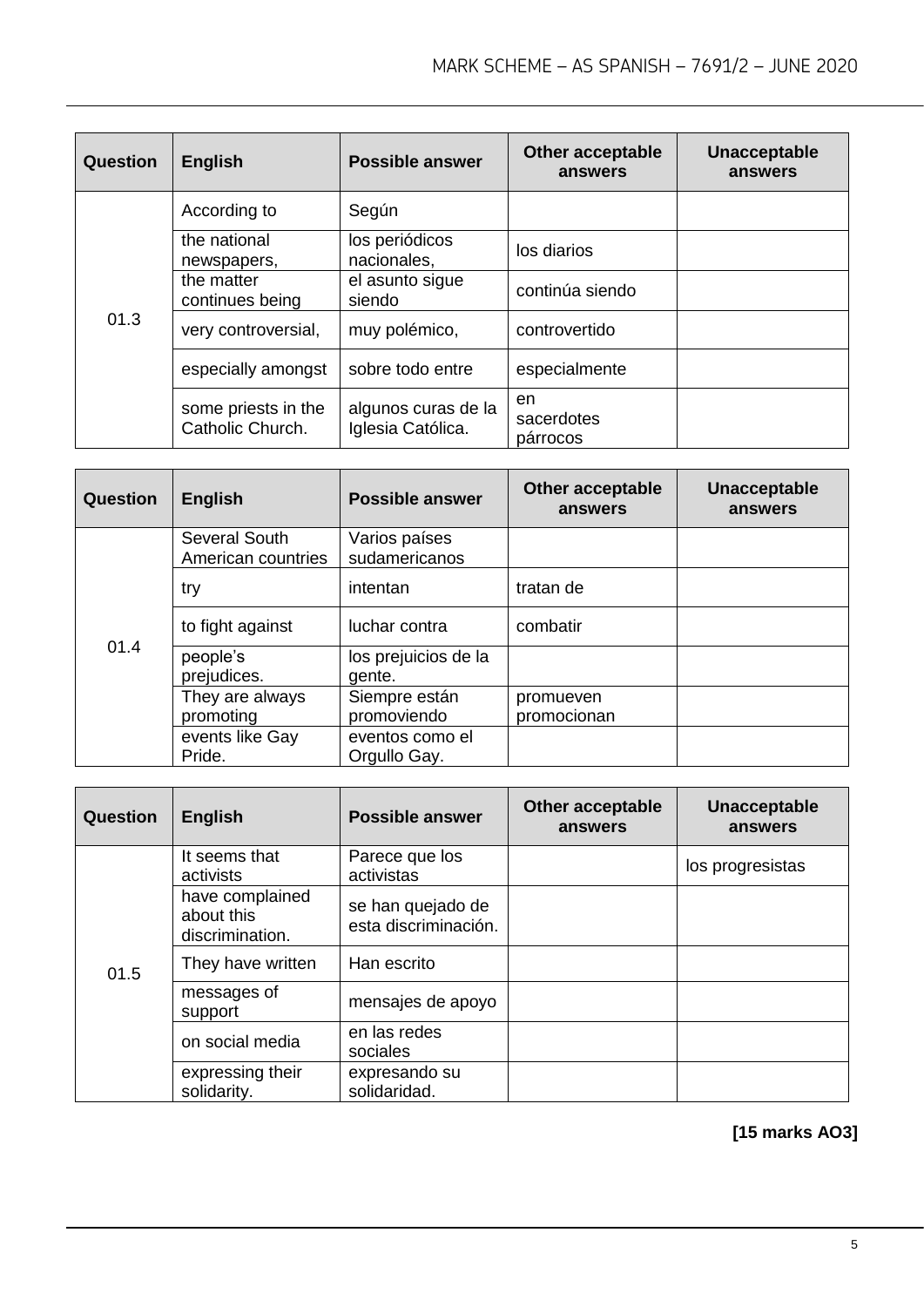| <b>Conversion grid</b> |             |  |
|------------------------|-------------|--|
| <b>Number of ticks</b> | <b>Mark</b> |  |
| $5 - 6$                | З           |  |
| $3 - 4$                | 2           |  |
| $1 - 2$                |             |  |
|                        |             |  |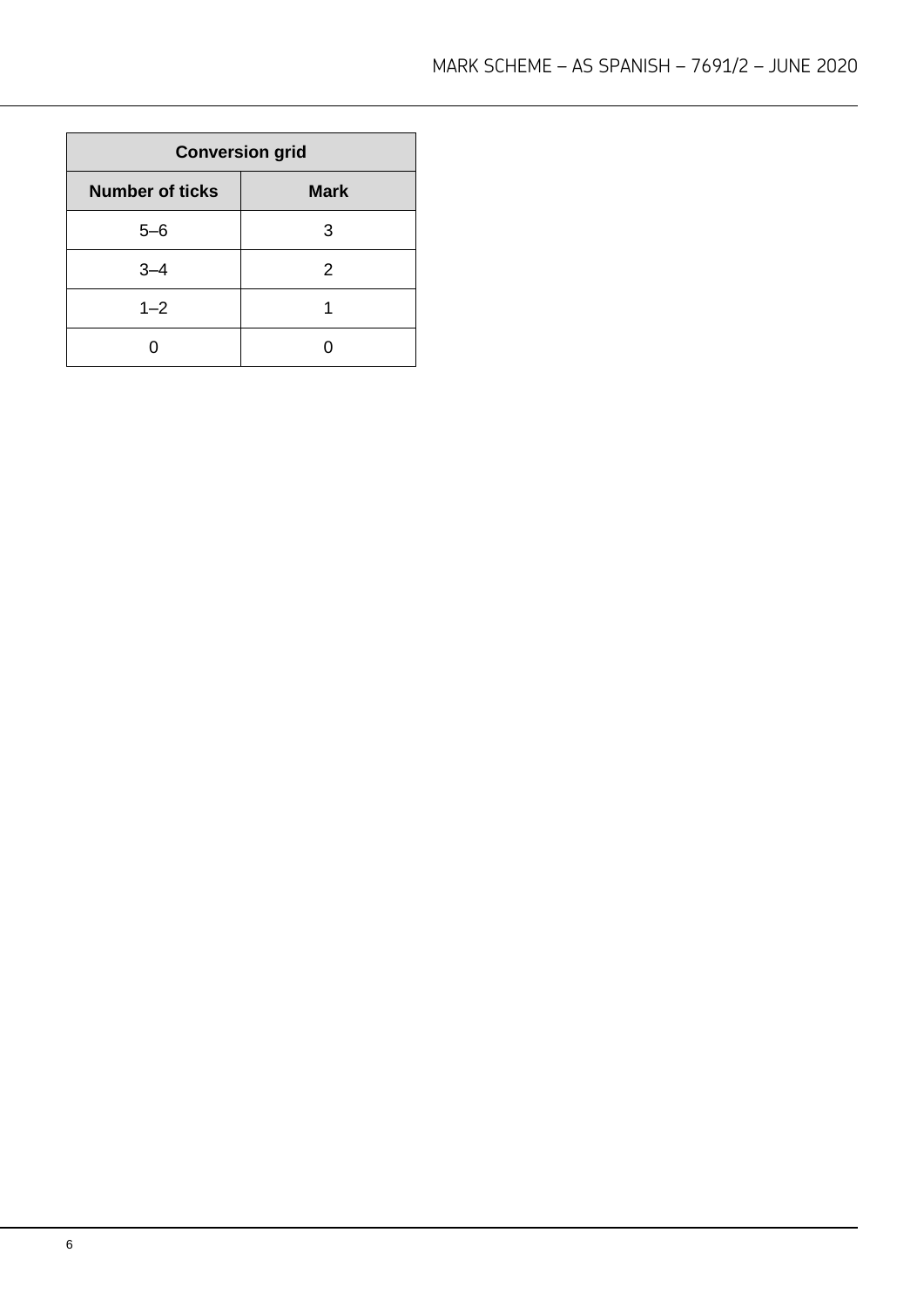# Level of response marking instructions

Level of response mark schemes are broken down into levels, each of which has a descriptor. The descriptor for the level shows the average performance for the level. There are marks in each level.

Before you apply the mark scheme to a student's answer read through the answer and annotate it (as instructed) to show the qualities that are being looked for. You can then apply the mark scheme.

# Step 1 Determine a level

Start at the lowest level of the mark scheme and use it as a ladder to see whether the answer meets the descriptor for that level. The descriptor for the level indicates the different qualities that might be seen in the student's answer for that level. If it meets the lowest level then go to the next one and decide if it meets this level, and so on, until you have a match between the level descriptor and the answer. With practice and familiarity you will find that for better answers you will be able to quickly skip through the lower levels of the mark scheme.

When assigning a level you should look at the overall quality of the answer and not look to pick holes in small and specific parts of the answer where the student has not performed quite as well as the rest. If the answer covers different aspects of different levels of the mark scheme you should use a best fit approach for defining the level and then use the variability of the response to help decide the mark within the level, ie if the response is predominantly level 3 with a small amount of level 4 material it would be placed in level 3 but be awarded a mark near the top of the level because of the level 4 content.

# Step 2 Determine a mark

Once you have assigned a level you need to decide on the mark. The descriptors on how to allocate marks can help with this. The exemplar materials used during standardisation will help. There will be an answer in the standardising materials which will correspond with each level of the mark scheme. This answer will have been awarded a mark by the Lead Examiner. You can compare the student's answer with the example to determine if it is the same standard, better or worse than the example. You can then use this to allocate a mark for the answer based on the Lead Examiner's mark on the example.

You may well need to read back through the answer as you apply the mark scheme to clarify points and assure yourself that the level and the mark are appropriate.

Indicative content in the mark scheme is provided as a guide for examiners. It is not intended to be exhaustive and you must credit other valid points. Students do not have to cover all of the points mentioned in the Indicative content to reach the highest level of the mark scheme.

An answer which contains nothing of relevance to the question must be awarded no marks.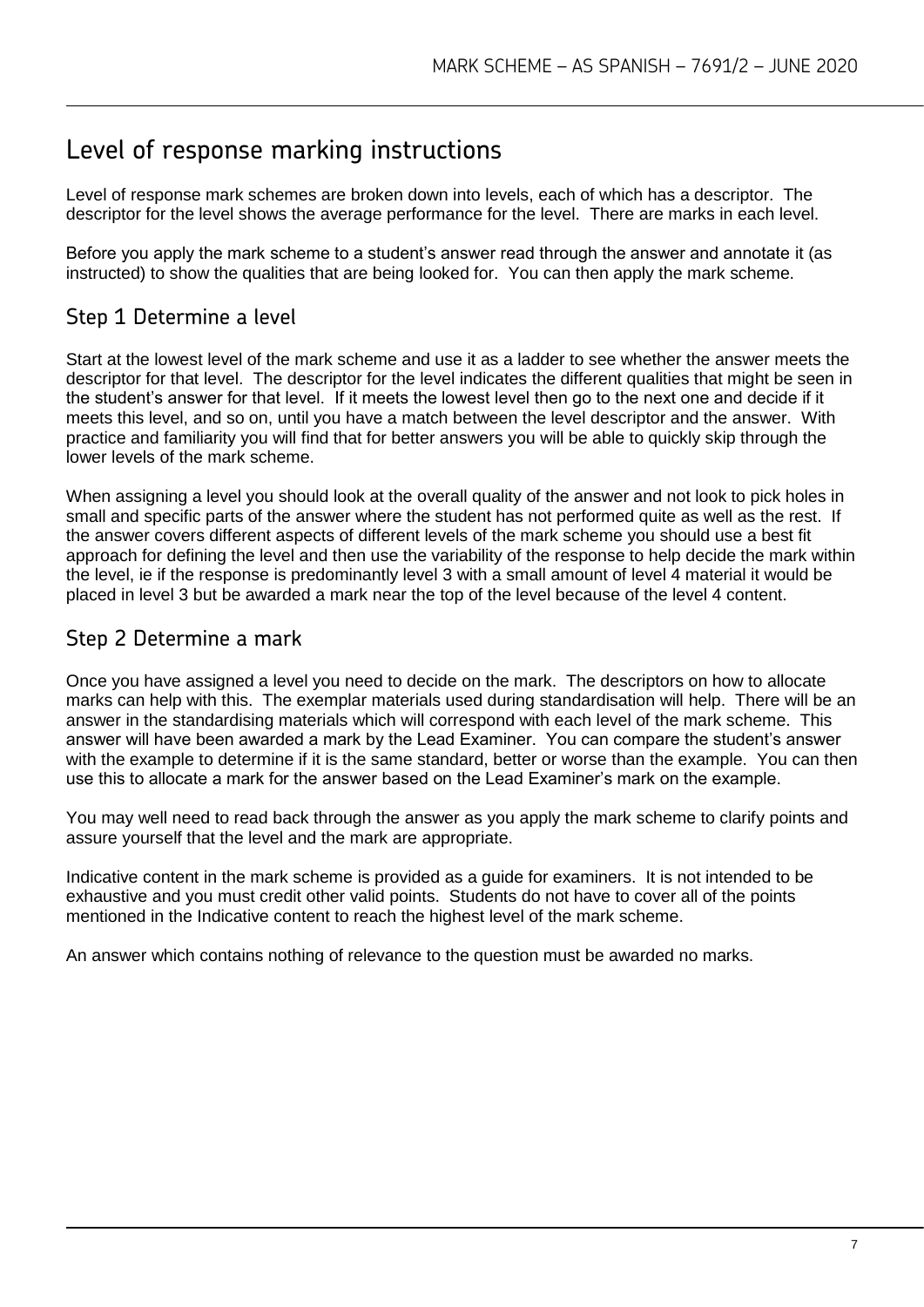#### **Section B**

#### **Questions 02–17 Assessment criteria**

Each assessment objective should be assessed independently.

Students are advised to write approximately 250 words. Everything that students write must be assessed; there is no word limit. Students writing the recommended length have access to the full range of marks.

|           | AO <sub>3</sub>                                                                                                                                                                                                                                                                                          |
|-----------|----------------------------------------------------------------------------------------------------------------------------------------------------------------------------------------------------------------------------------------------------------------------------------------------------------|
| $13 - 15$ | The language produced is generally accurate, but there are some minor errors. The student<br>shows a generally good grasp of grammar and is often able to manipulate complex language<br>accurately. The student uses a good range of vocabulary appropriate to the context and the<br>task.             |
| $10 - 12$ | The language produced is reasonably accurate, but there are a few serious errors. The<br>student shows a reasonable grasp of grammar and is sometimes able to manipulate complex<br>structures accurately. The student uses a reasonable range of vocabulary appropriate to the<br>context and the task. |
| $7 - 9$   | The language produced contains many errors. The student shows some grasp of grammar<br>and is occasionally able to manipulate complex structures accurately. The student uses a<br>sufficient range of vocabulary appropriate to the context and the task.                                               |
| $4 - 6$   | The language produced contains many errors, some of a basic nature. The student shows<br>little grasp of grammar and is rarely able to manipulate complex structures accurately. The<br>student uses a limited range of vocabulary appropriate to the context and the task.                              |
| $1 - 3$   | The language produced contains many errors, most of a basic nature. The student shows<br>very little grasp of grammar and is very rarely able to manipulate complex structures<br>accurately. The student uses a very limited range of vocabulary appropriate to the context<br>and the task.            |
| 0         | The student produces nothing worthy of credit.                                                                                                                                                                                                                                                           |

#### **Minor errors are defined as those which do not affect communication.**

#### **Serious errors are defined as those which adversely affect communication.**

#### **Minor errors include:**

incorrect spelling, unless the meaning is changed accents, unless the meaning is changed confusion of noun/adjective eg *peligro/peligros*  occasional slips in gender/adjectival agreements.

#### **Serious errors include:**

incorrect verb forms incorrect use of pronouns errors in basic idiomatic expressions eg *es muy calor: soy 17.*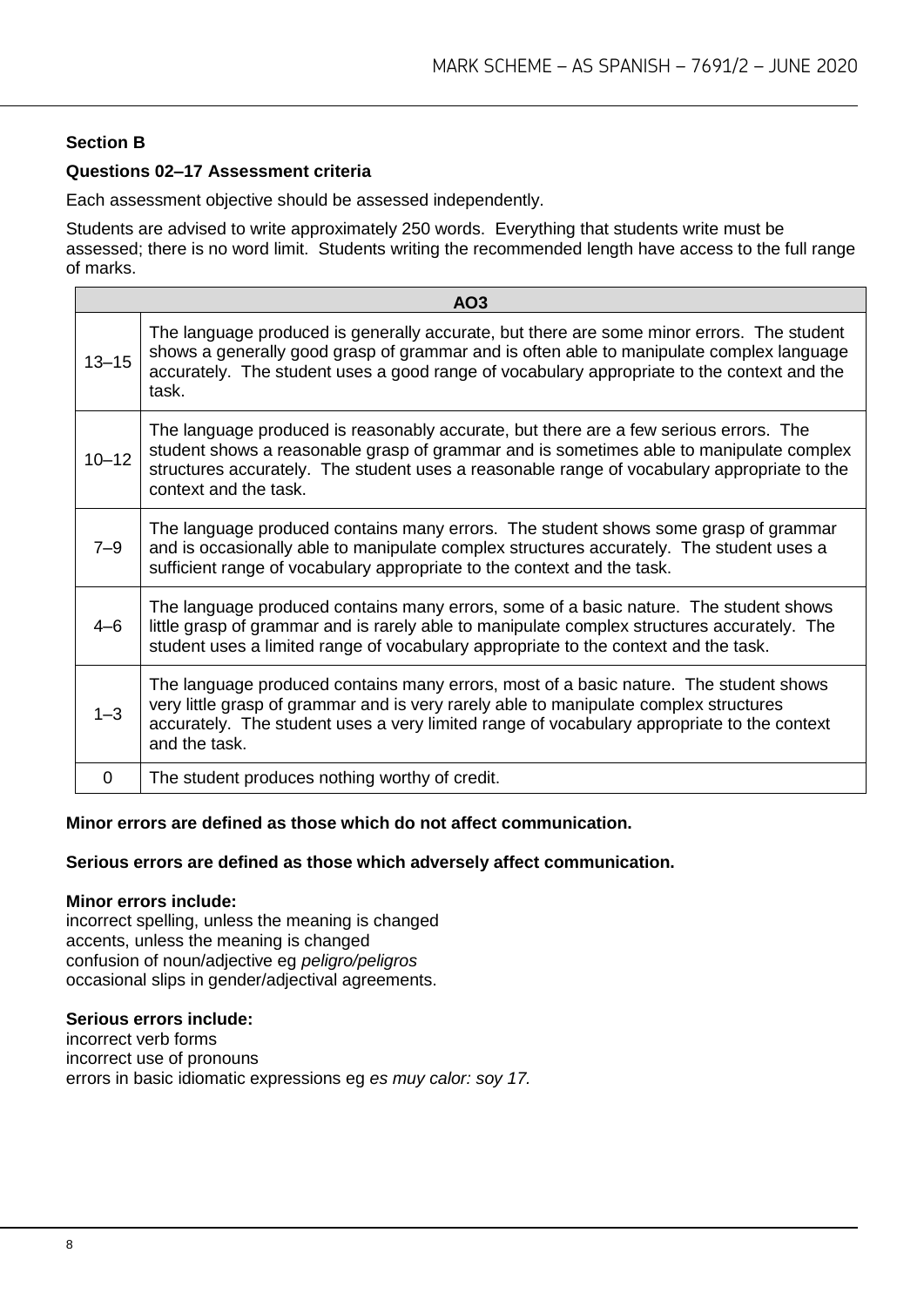**Complex language includes:**  subordinate clauses − relative − conditional − purpose etc appropriate use of subjunctive formation of regular and irregular verbs reflexive verbs use of impersonal expressions using reflexive verbs or verbs with indirect object pronoun eg *gustar, faltar, interesar* etc value judgements verb + infinitive (+ preposition) expressions.

The above examples are neither prescriptive nor exhaustive.

|           | AO <sub>4</sub>                                                                                                                                                                                                                                                                                        |
|-----------|--------------------------------------------------------------------------------------------------------------------------------------------------------------------------------------------------------------------------------------------------------------------------------------------------------|
| $17 - 20$ | Very good critical response to the question set<br>Knowledge of the text or film is consistently accurate and detailed. Students consistently use<br>appropriate evidence to justify their points of view, develop arguments and draw conclusions<br>based on their understanding of the text or film. |
| $13 - 16$ | Good critical response to the question set<br>Knowledge of the text or film is usually accurate and detailed. Students usually use<br>appropriate evidence to justify their points of view, develop arguments and draw conclusions<br>based on their understanding of the text or film.                |
| $9 - 12$  | Reasonable critical response to the question set<br>Knowledge of the text or film is sometimes accurate and detailed. Students sometimes use<br>appropriate evidence to justify their points of view, develop arguments and draw conclusions<br>based on their understanding of the text or film.      |
| $5 - 8$   | Limited critical response to the question set<br>Some knowledge of the text or film is demonstrated. Students occasionally use appropriate<br>evidence to justify their points of view, develop arguments and draw conclusions based on<br>their understanding of the text or film.                    |
| $1 - 4$   | Very limited critical response to the question set<br>A little knowledge of the text or film is demonstrated. Students very occasionally use<br>appropriate evidence to justify their points of view, develop arguments and draw conclusions<br>based on their understanding of the text or film.      |
| 0         | The student produces nothing worthy of credit in response to the question.                                                                                                                                                                                                                             |

#### **Annotations for essay marking:**

Tick = content point considered in award of AO4 mark REP = repetition  $? =$  unclear IRRL = irrelevant SEEN = examiner has seen the page (where no other annotations appear)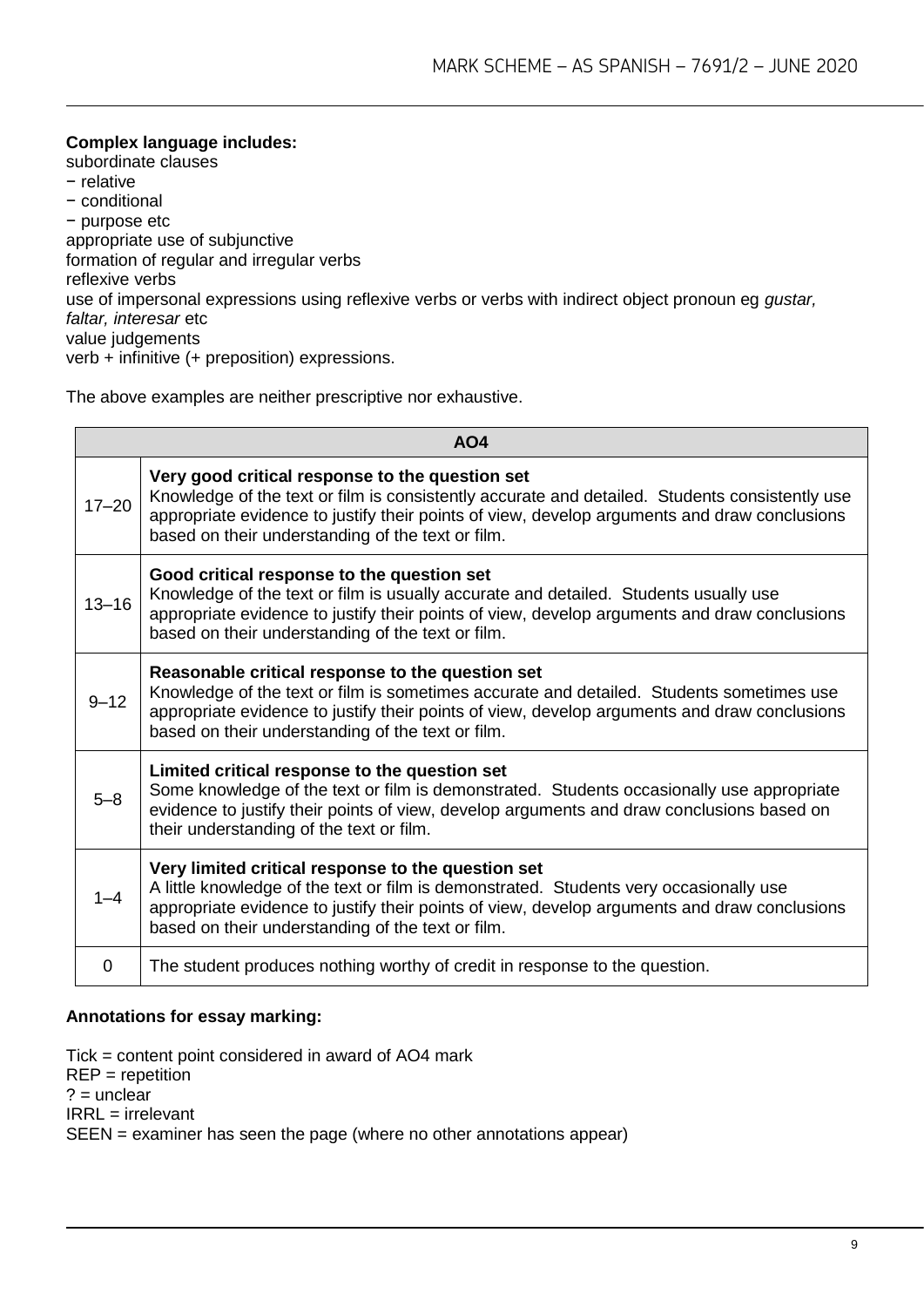# **0 2** *La casa de Bernarda Alba* **– Federico García Lorca**

**0 2 . 1** Considera el papel de Pepe el Romano en esta obra. ¿Qué nos enseña sobre la sociedad de la época?

Puedes mencionar:

- su matrimonio con Angustias
- su relación con Adela
- su papel en la sociedad
- su influencia en la familia Alba.

#### **[35 marks]**

- Pepe doesn't love Angustias, he is marrying her for her money; he makes no effort to make her happy.
- He is happy to enter into a convenience marriage with no passion or feeling. This is accepted by society.
- He is not worried about cheating on her with Adela. He will not lose his standing in society for this, but Adela will.
- Pepe is happy to destroy the reputation of an unmarried girl in order to satisfy his desires.
- There is a double morality in the society: in order to have him, she would have to become a kept woman and fall out of society.
- At no point does he show any indication that he might chose Adela over Angustias: he is happy to follow the expectations of society.
- What worries Bernarda at the end is not the death of her daughter, but what society will say if they find out about her relationship with Pepe.
- The role of Pepe is to provide for his wife and children; he has enough status to be accepted as a suitor: this status is provided, to a certain extent, by his economic situation, but mainly by his family background.
- Society accepts the fact that the marriage will be arranged by the elder members of the family without much input from the people involved in the marriage.
- As a man, he is not supposed to have a lot of influence inside the home, which is the domain of women.
- However, Pepe has a very strong influence on all the members of the household.
- Pepe is the cause of Adela's death; she can't face life without him. Bernarda thinks that she is stronger than him, but in the end he proves to be the strongest force in the household.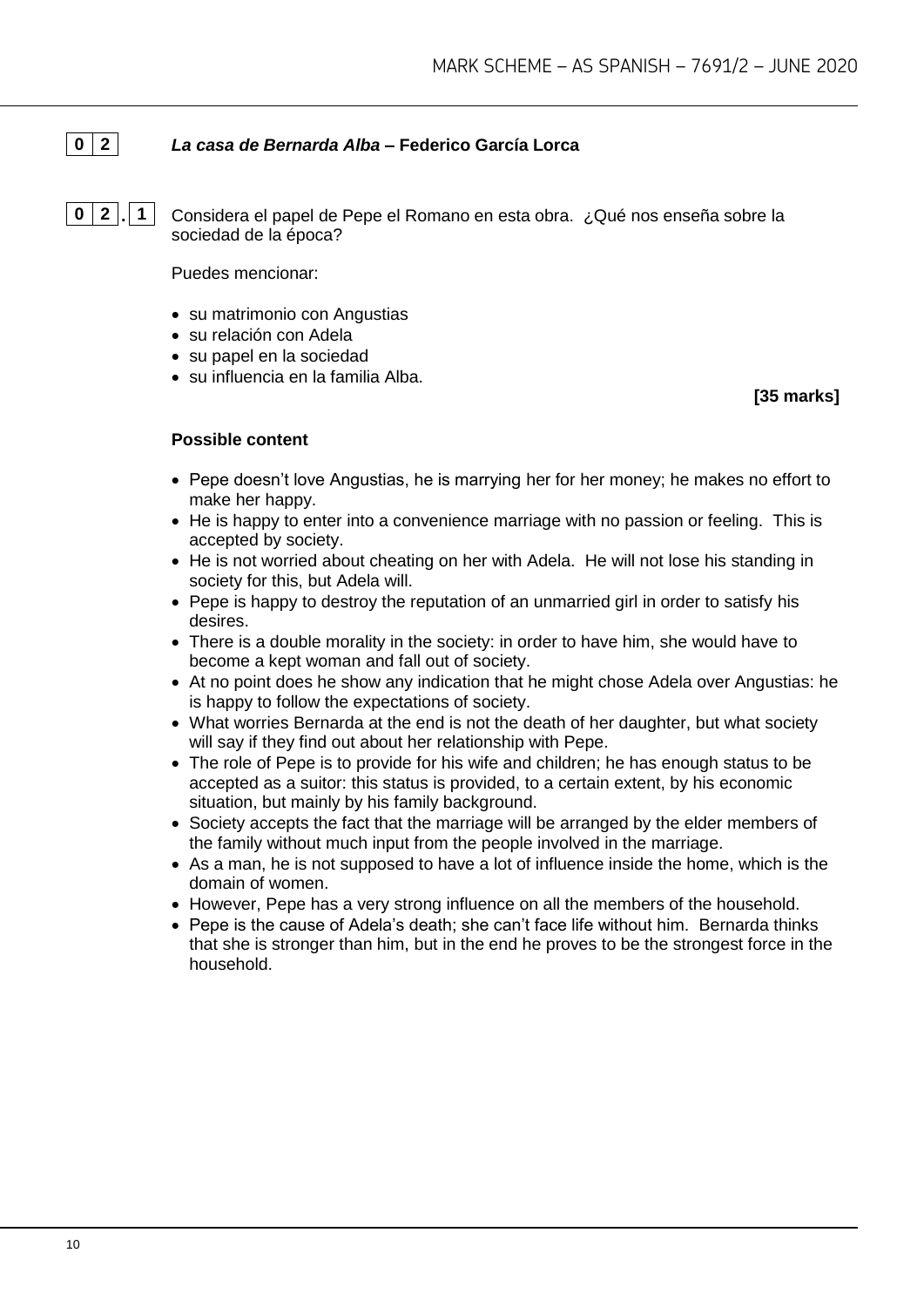# **0 2 . 2** Explora cómo Lorca presenta el concepto de la familia en la obra.

Puedes mencionar:

- el honor
- las relaciones
- el papel de la mujer
- el estatus social.

**[35 marks]**

- Prudencia's husband fell out with his brothers over inheritance, and his behaviour is approved by Bernarda.
- Bernarda's reaction to her daughter's death is that the most important thing is to protect the honour and good name of the family.
- Once the honour of a member of a family has been stained, the whole family is tarnished. Family honour can only be washed clean with blood.
- In Bernarda's family, relationships are very strained. The matriarch has absolute power over the family.
- The relationship between Poncia and her husband is described in a similar way: she has control over him.
- Families are presented as units who protect each other: although Poncia does not like the Alba family, she feels that she needs to protect their honour.
- Within the families, the roles of men and women are very determined; women are to stay inside the house, and men provide from the outside.
- Women are expected to accept the freedom of men.
- However, inside the house, it is the women who have the authority over the family.
- The status of a family is not just determined by their economic situation.
- The background of the family, and how the previous generation earned their living, determines the social status of the family.
- Society does not encourage the mixture through marriage of families from different levels of society.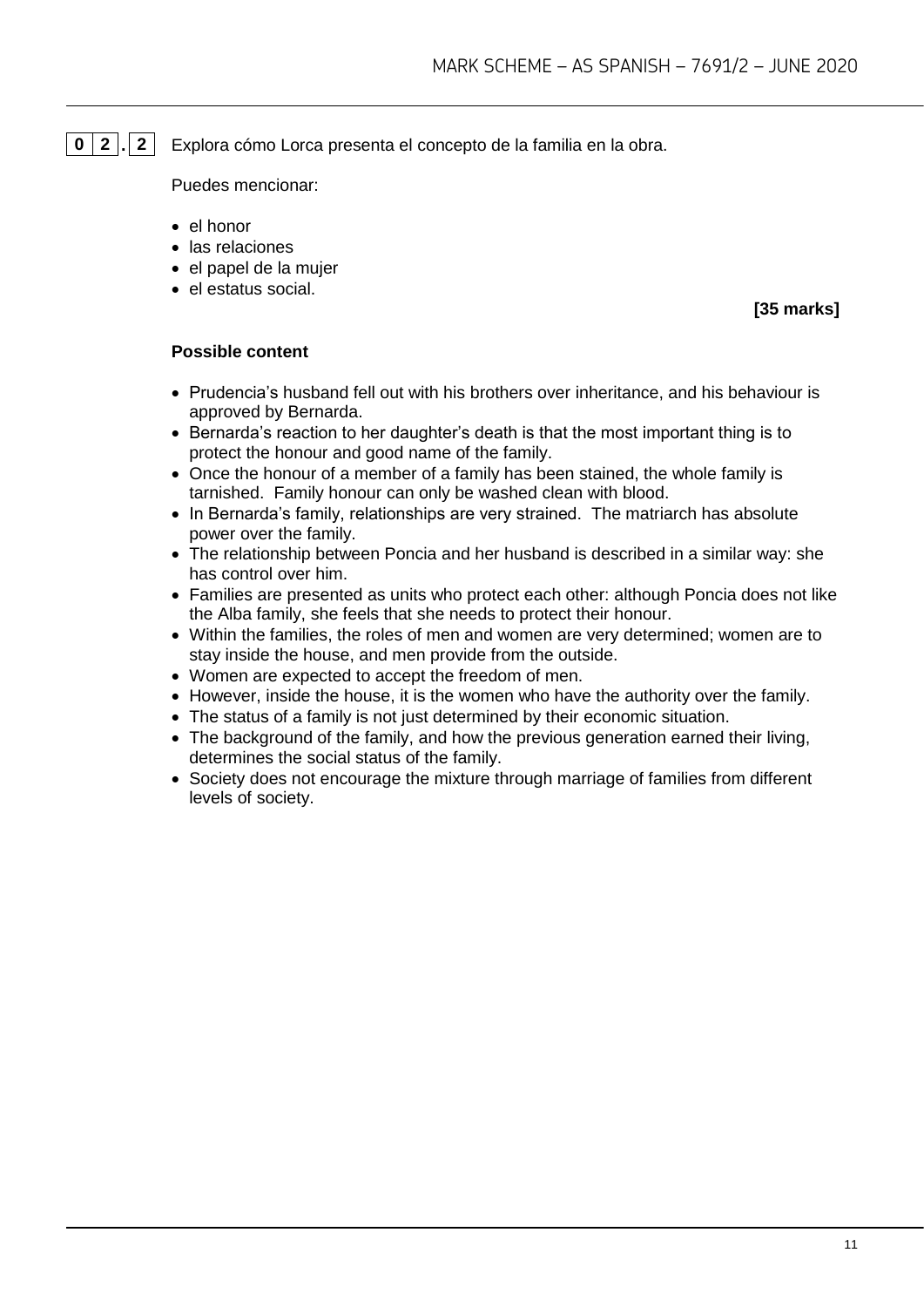# **0 3** *Crónica de una muerte anunciada* **– Gabriel García Márquez**

**0 3 . 1** Describe cómo se presenta el tema de la autoridad a través de los personajes de la novela.

Puedes mencionar a:

- el obispo
- el sacerdote
- el coronel Aponte
- el padre de los gemelos Vicario.

**[35 marks]**

- The bishop appears as a completely corrupt character; he is willing to take the offerings from the town but does not even leave his boat to talk to them.
- From the boat, he blesses the people half-heartedly, but it is obvious that he does not care for them.
- His authority is strong: the priest is flustered because he is preparing his visit, and the town people are all there to see him.
- The priest does not use his authority to prevent Santiago's death.
- He could have warned Santiago, but he forgets because he is worried about the bishop's visit.
- When the twins go to him after the murder, he accepts that the death was justified in the eyes of God.
- He is asked to perform an autopsy that he cannot do and destroys Santiago's body in the process.
- The mayor is completely ineffective in his role as peace keeper.
- When he hears about the twins' intentions, all he does is take their knives, but this does not prevent the death.
- He is self-important and does not realise the gravity of the situation; he could have prevented the tragedy, but his priority is to organise a game of dominos.
- The twins' father is a pathetic and sad figure; he should have been the head of the family and the person who should have washed his family's honour but, due to his blindness, he loses his role as a patriarch.
- During his daughter's wedding, he is shown as a nuisance, and completely lacking in authority.
- Inside the house, it is his wife who has authority over the children, and who teaches them their moral code.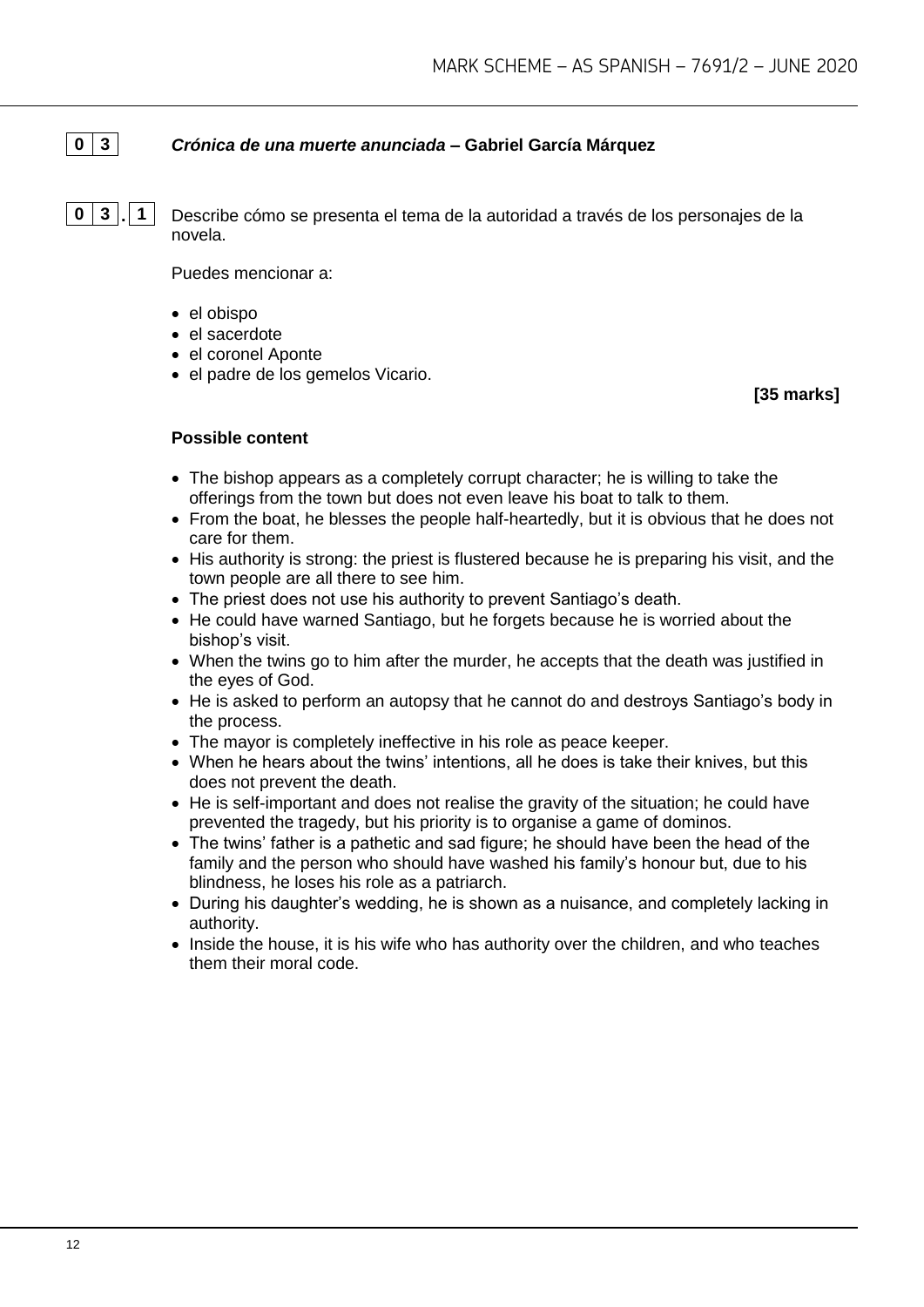**0 3 . 2** Examina el personaje de Ángela Vicario y cómo cambia a lo largo de la novela.

Puedes mencionar:

- su relación con Bayardo
- su relación con su madre
- su actitud hacia las expectativas de la sociedad
- su relación con Santiago.

**[35 marks]**

- Ángela's relationship with Bayardo changes completely from the beginning to the end of the novel.
- When she first meets Bayardo, she thinks he is arrogant and too good for her.
- After he returns her, she starts to fall in love with him, and eventually she becomes obsessed with him.
- At the beginning, Ángela is dominated by her mother.
- Her mother decides what she should do, including a marriage she does not want.
- As the novel progresses, her feelings for her mother transform into hate, to the point where her mother can no longer control her.
- At the beginning of the novel. Angela follows the dictates of society. She is dressed in mourning for her dead sister, and spends her time doing activities traditionally associated with women.
- However, she has a sexual relationship outside of marriage, showing that she is not willing to follow society's expectations.
- Her mother wants her not to talk about what happened, in order to preserve appearances, but Ángela is not willing to do it, and is happy to discuss the events.
- Her relationship with Santiago is presented in the same terms through the novel.
- Santiago despises Ángela, and Ángela does not like him either, even saying to him at her wedding how vulgar he is because he is talking about the cost of the wedding.
- She chooses him as the scapegoat for something he didn't do. She shows no mercy towards him, since she knows what consequences her accusation would have.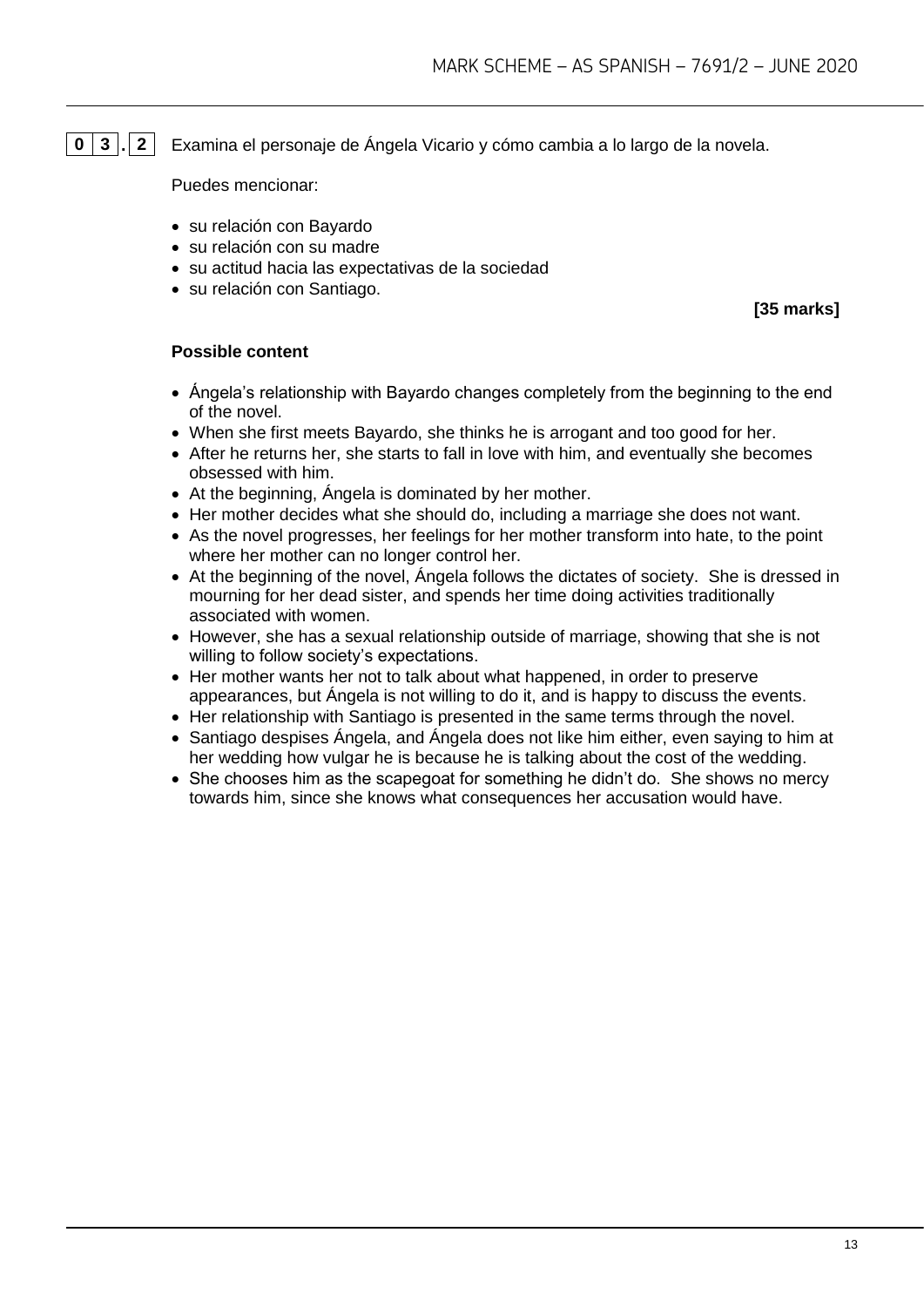# **0 4** *Como agua para chocolate* **– Laura Esquivel**

**0 4 . 1** Comenta la importancia del amor en la felicidad de los personajes.

Puedes mencionar a:

- Mamá Elena y Nacha
- Rosaura y John Brown
- Gertrudis
- Tita.

**[35 marks]**

- There is no doubt that the characters who are denied their true love never find real happiness.
- Mamá Elena is prevented from marrying her mulatto lover and she is forced into a loveless marriage with Juan de la Garza, embittering her for the rest of her life.
- Nacha's lover is sent away by Mamá Elena's mother and Nacha must make do with scraps of happiness through being close to Tita; she dies heartbroken with a photo of her lost love in her hands.
- Those who never find love are equally unhappy.
- Rosaura is given Pedro as a husband, she does not gain him through love, and as she neither gives nor receives love, she leads a cold and frustrated life.
- John Brown finds love in Tita but this love is not returned in the way he would want and he cuts a melancholy, lonely figure when he accepts he must lose her.
- Gertrudis has a passionate nature, further awakened by Tita's sensual recipe, and ends up working in a brothel to sate her desires.
- However, once her needs are satisfied, she states that it is not her place and returns to the man with whom she escaped in the first place – Juan Alejándrez.
- We see the wayward and unconventional Gertrudis settle happily with her husband: her love for him has brought her peace and contentment.
- Tita is the epitome of the message regarding love because she finds love with Pedro and then it is taken away from her, filling her with a sensation of icy cold that lingers for years.
- The fleeting moments she can get with Pedro give her hope and determination to remain loyal to him and to reject any other.
- Their final resolution, years later, is that they will stay together regardless of what society might say and they both experience complete happiness.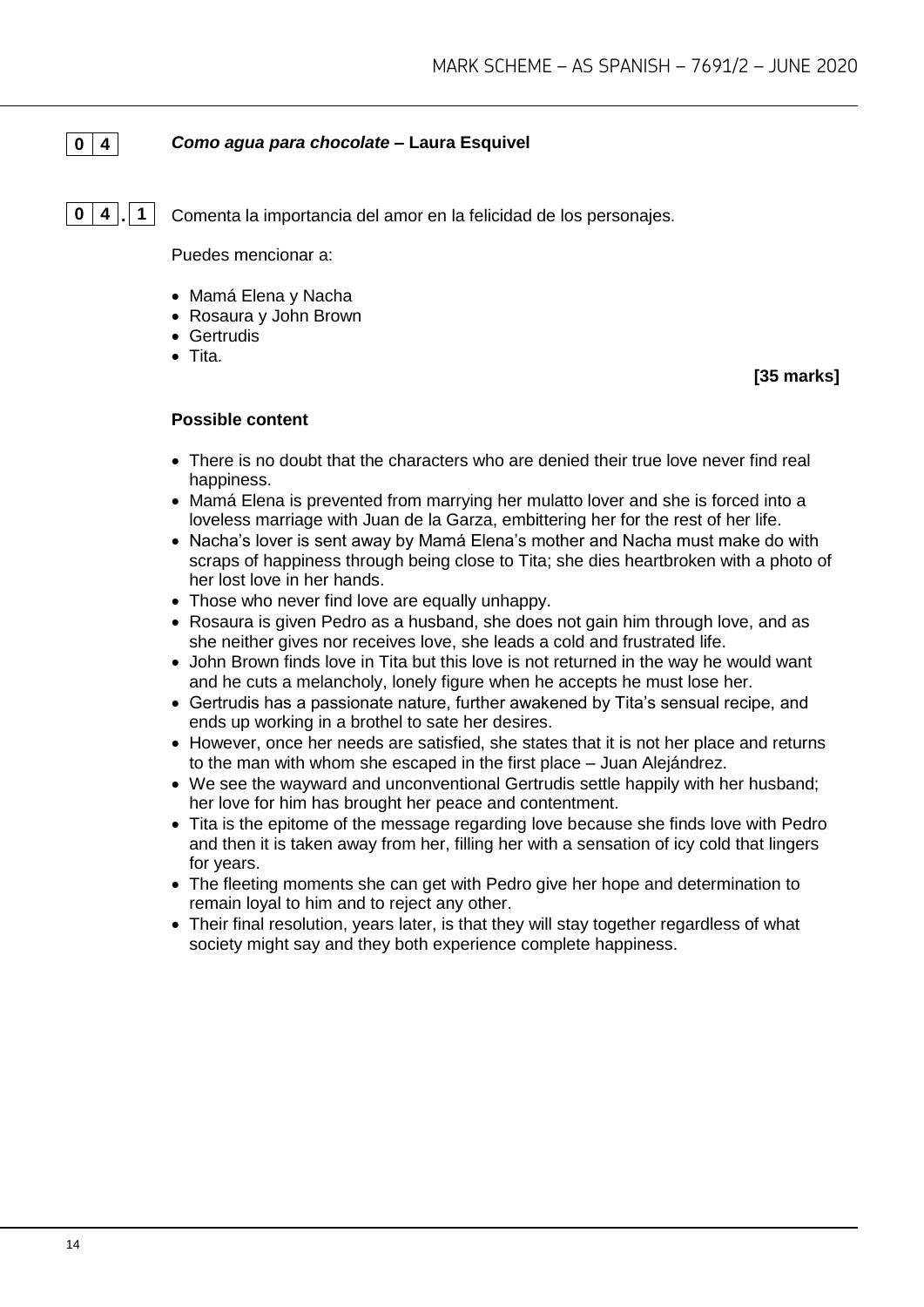# **0 4 . 2** Examina cómo se presenta el tema de la rebelión en la novela.

Puedes mencionar (a):

- Tita contra su madre
- Tita contra la sociedad
- Gertrudis
- la revolución mexicana.

**[35 marks]**

- Tita's rebellion against her mother begins quietly as she dares to question the family tradition of making the youngest daughter stay single to care for their mother.
- It surfaces violently when she hears of the news of Roberto's death and Tita accuses her mother openly of being to blame for his death.
- Only after Mamá Elena's death can Tita break the bond of duty that binds her to her mother: the rebellion culminates when she admits she hates her, and she is then free of her malice and influence.
- Tita has always demonstrated a strength of spirit considered by society to be unsuitable in a young woman; she can beat boys in a swimming race across a river and once controlled a pair of bolting horses.
- She constantly goes against the expectations of society by continuing her relationship with the now married Pedro and promoting free will and choice for her niece Esperanza.
- Finally, when she and Pedro are alone after Esperanza's wedding, knowing they can hurt no one's reputation but their own, they make love freely for the first time.
- Gertrudis, too, is far from what society wants in a respectable young woman and brings shame on the house when she runs away to work in a brothel.
- She again breaks the mould when she reappears as a general in the rebel army, at the head of a troop of soldiers who admire and respect her.
- Gertrudis is a rebel in that she follows her own truths and rules, disregarding those of society, and actively encourages Tita's relationship with Pedro as it is 'true'.
- The Mexican revolution is a constant backdrop to the action of the novel, creating an atmosphere of disruption and chaos and inspiring rebellion in others.
- Esquivel shows her sympathies with the rebels as she portrays them respecting Mamá Elena's demands when they request support for the cause. It is bandits who attack the ranch, not rebel soldiers.
- By making likeable characters like Gertrudis and Juan Alejándrez part of the revolution, Esquivel gives the revolution a human face.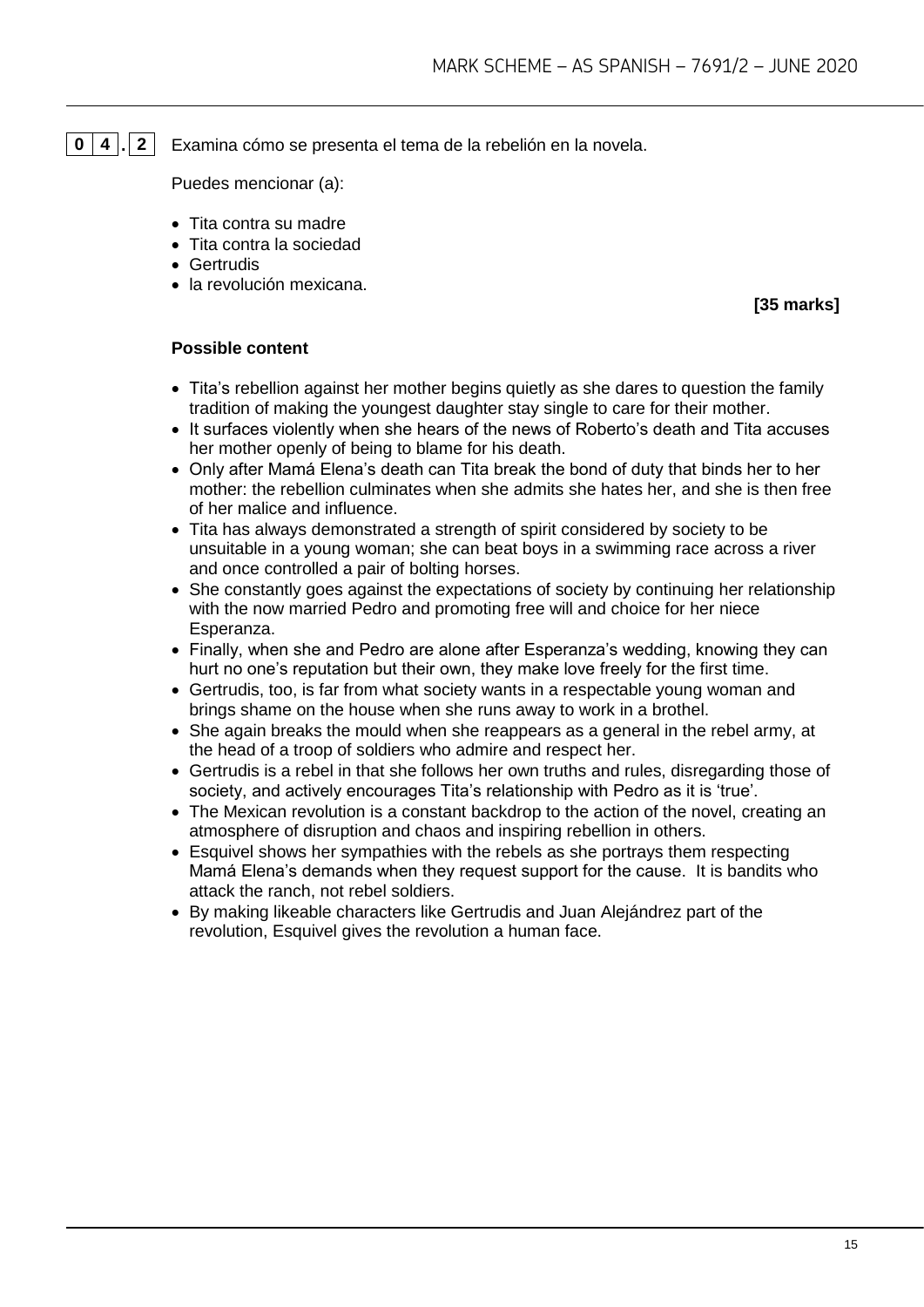# **0 5** *Réquiem por un campesino español* **– Ramón J. Sender**

**0 5 . 1** Comenta el papel de las familias ricas en la novela.

Puedes mencionar a:

- El Duque
- Don Valeriano
- Don Gumersindo
- El señor Cástulo.

**[35 marks]**

- The duke is behind all of the injustice suffered by the villagers as he is the absentee landlord to whom the people of six villages must pay the rent for the land that they work.
- When a law is passed suppressing the Duke's right to the land, he simply denies that the law refers to him and declares that animals or people trespassing on his land will be shot. It is clear he judges animals and the villagers in the same light.
- Don Valeriano is a landowner and administrator of the Duke's lands and is very sure of himself and his position in society.
- He shows to the reader that the wealthy may pretend to take an interest in the matters of the villagers, but they consider them unworthy and undeserving of the claims they make.
- Don Valeriano makes a pretence of attending to Paco's argument but soon shows his true feelings by revealing his astonishment that a mere peasant should dare to speak in this way.
- He is shown to be cowardly when he abandons the village when things turn against the leaders and returns to be made mayor by the *señoritos*, urging them to claim more lives.
- Like Don Valeriano, Don Gumersindo is confident that his wealth can buy a clear conscience and both attempt to assuage their feelings of guilt by paying for the requiem mass.
- Sender shows their constant self-interest in their inability to listen to one another as they talk over each other at all times.
- El Señor Cástulo is another hypocrite and attempts to curry favour with both sides, to ensure his own safety in any conceivable future outcome.
- Sender shows how neither Paco nor the other rich men seem to trust Cástulo, with his cold eyes and his way of saying 'with all due respect' without showing any respect at all.
- All the wealthy families turn a blind eye to the injustice and the poverty around them because they fear a change in their own privileged position if changes are brought about.
- They are all convinced of their rights to their wealth and position and believe the villagers are of a lower class who should know their place.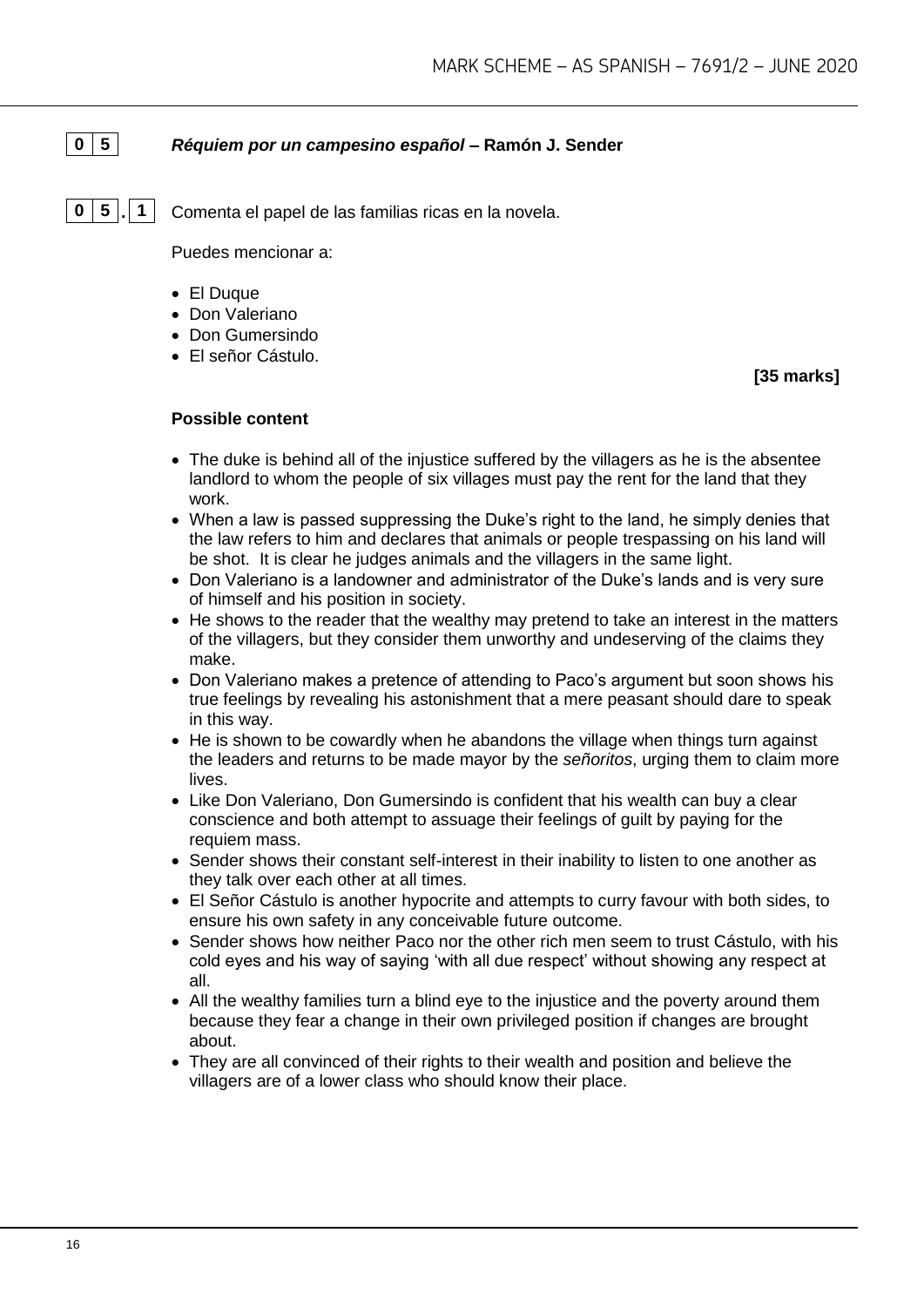# **0 5 . 2** Explica los factores que conducen a la muerte de Paco.

Puedes mencionar:

- la personalidad de Paco
- las acciones de Paco
- las acciones de Mosén Millán
- las acciones de las autoridades.

**[35 marks]**

- From an early age Paco demonstrates a rebellious nature, taking possession of the old revolver belonging to the boys in the village and stealing the guns from the civil guard.
- His caring nature and sense of injustice become evident when he witnesses first-hand the extreme poverty of those who live in the caves and questions it.
- His persistence is clear as he cannot let things lie; he constantly raises the issue with his father and with Mosén Millán.
- When Paco's father cedes his place on the council to his son, it is Paco who leads the actions of the villagers against the Duke and other authorities.
- He begins his controversial activities by removing the guards stationed on the Duke's land and by offering them better paid work in the village.
- Furthermore, he talks of channelling the money previously paid as rent to the Duke into improvements for all the people of the village.
- When Paco goes into hiding, in the light of the killings perpetrated by the *señoritos*, it is the weakness of Mosén Millán that leads to his discovery.
- First he tricks Paco's father into revealing Paco's hiding place simply to feel the pride of being entrusted with this secret.
- In a silent boast of his integrity and loyalty, he nods to the *centurión* to reveal that he is in possession of this knowledge.
- By claiming ignorance there would have been no pressure on Mosén Millán, but once he admits knowledge of the hiding place, he is obliged to reveal what he knows, leading to Paco's arrest.
- As the tide of the war turns, the village leaders begin to reassert their authority and reclaim any powers that were taken away from them.
- Anyone believed to have threatened the status quo is dealt with violently and quickly to serve as an example to the rest.
- Paco has threatened to destroy the traditional system that favoured the ruling classes and perpetuated their power so he is taken to the cemetery and shot, despite the promises of a trial and imprisonment.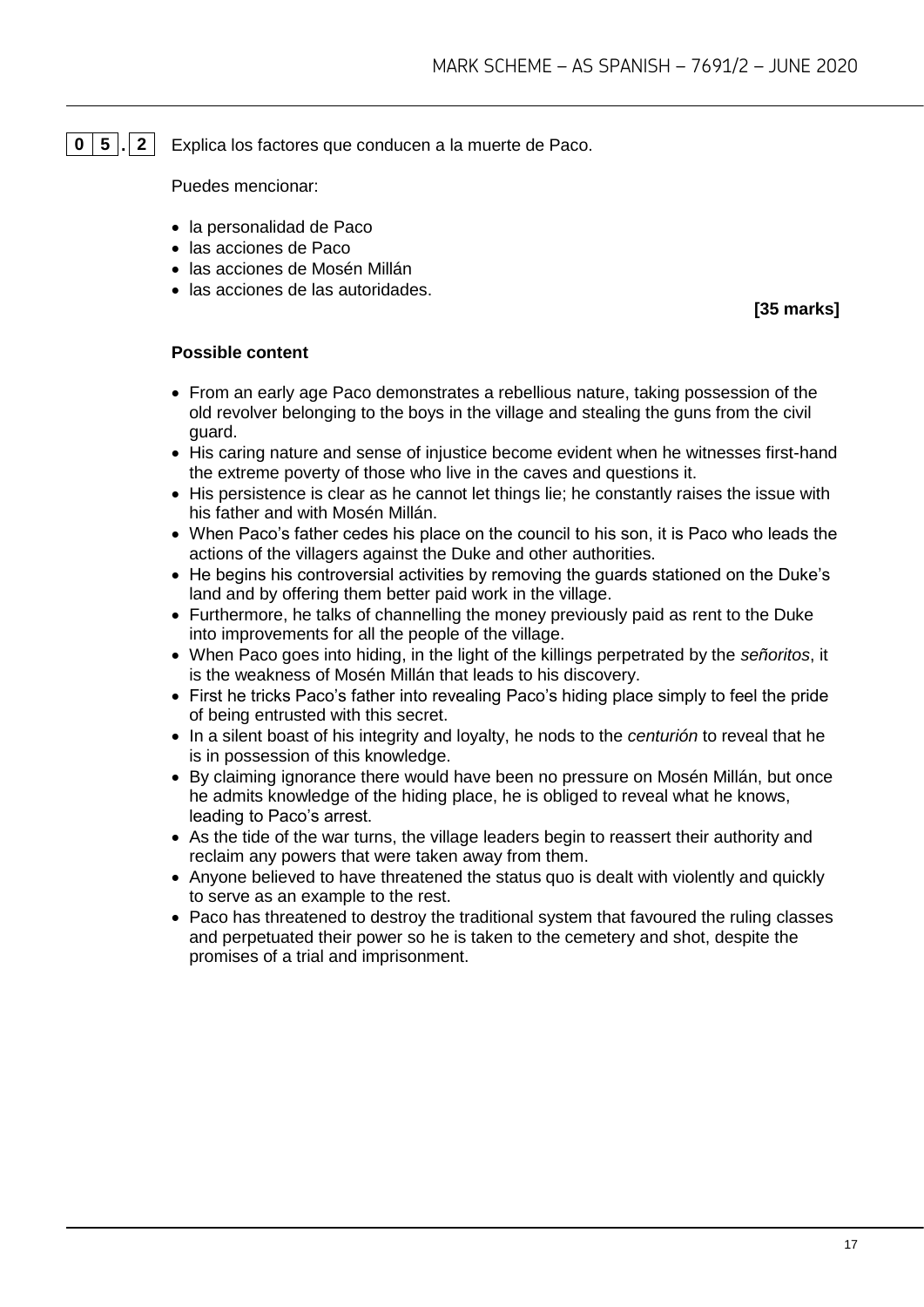# **0 6** *La sombra del viento* **– Carlos Ruíz Zafón**

**0 6 . 1** Compara a las dos parejas de la novela: la de Julián y Penélope y la de Daniel y Bea.

Puedes mencionar:

- cómo se conocen
- los obstáculos para la relación
- el embarazo
- el final de cada relación.

**[35 marks]**

- Julián and Daniel both make the acquaintance of Penélope and Bea through being friendly with the girls' brothers.
- Julián has been friends with Jorge Aldaya since the age of 14 when he was brought to the house by the latter's father as his protégé (and, in fact, his illegitimate child).
- Daniel and Tomás Aguilar become friends at the age of ten after Tomás beats him up for a tasteless comment about his sister.
- The relationships in both cases will cause a rupture between the friends.
- Neither relationship can develop openly and naturally as the girls' fathers would be in opposition.
- Bea is already engaged to a young man of privileged background and wealthy family and Julián dare not approach Penélope's father, knowing that Penélope is far above him in terms of social class.
- As a result, both relationships grow in secret and both fathers react violently when the truth comes to light.
- Both girls become pregnant and Sr Aguilar beats Béa when he learns what has happened, causing her to leave the family home and to hide in the ruin of the Aldaya's old house.
- Penélope too is beaten by her father and locked in her room to die alone giving birth to the baby.
- Julián only learns of Penélope's fate years later and is driven mad by the knowledge but resolves that Daniel shall not endure the same outcome.
- This is where the main difference lies: Daniel marries Bea, their child is born, Bea's father grudgingly accepts Daniel as his son-in-law and the couple are happy in their marriage.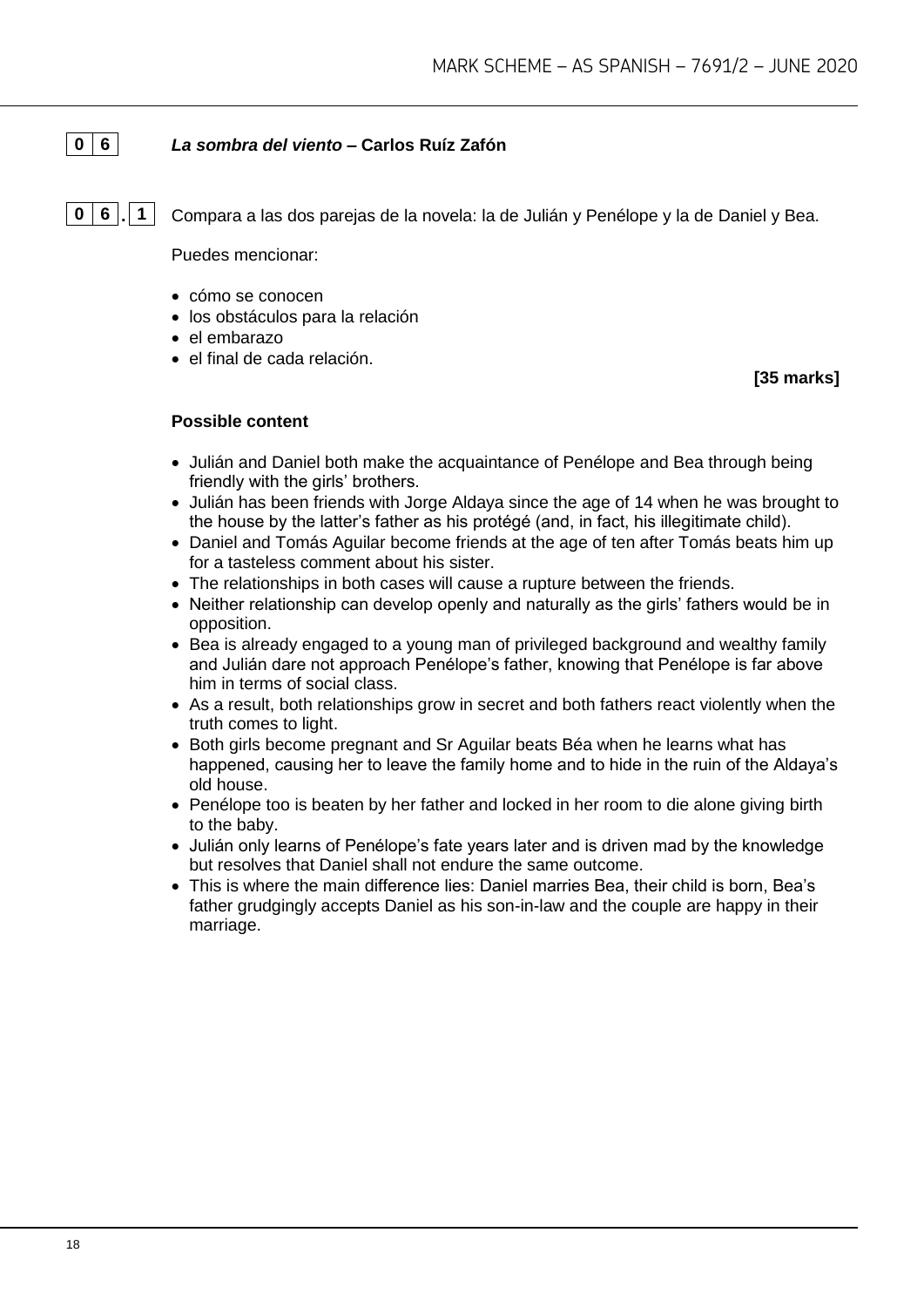**0 6 . 2** Comenta la relación entre Daniel y su padre, el señor Sempere.

Puedes mencionar:

- su amor por la literatura
- su relación cuando Daniel es un niño
- momentos de tensión entre padre e hijo
- su relación cuando Daniel es mayor.

**[35 marks]**

- Sr Sempere is an avid reader and passes his love of literature on to his son.
- The bookshop owned by Sr Sempere becomes the backdrop for much of Daniel's life and the two work companionably there together.
- It is Daniel's father who introduces him to the cemetery of lost books thereby propelling him into the story of Julián and changing his life forever.
- Father and son are very close when Daniel is young as Sr Sempere has to be both father and mother to the boy, when his wife dies of cholera when Daniel is only three.
- He encourages Daniel's early attempts to write and promises to buy him the costly Montblanc Meisterstück pen that Daniel covets.
- The first time that Sr Sempere voices his disapproval of Daniel's actions is after he has observed his growing, unhealthy, obsession with Clara Barceló.
- Daniel is now 14 and experimenting with greater independence; his father does not forbid his actions but is angry that Daniel has let him down by giving away the book and warns him that the relationship is not appropriate.
- When Clara fails to turn up for Daniel's birthday, his misery leads Daniel to disregard his father's feelings and he stays out all night, leaving his present unopened.
- Yet Daniel's father does not reproach him on his return to the house, despite his fear for his safety. To Daniel's deep shame, the present is the long-coveted pen which his father presents to him with genuine joy.
- Sr Sempere trusts his son enough to take in the 'beggar' Fermín and give him a job on Daniel's recommendation.
- He also encourages the relationship with Bea, giving him time off and offering him money if he needs it.
- The love of Sr Sempere for his son is evident; he is distraught when Daniel receives the letter recruiting him to fight in the war.
- He cries with relief when Daniel wakes after being shot, having slept in the chair by his bed for seven nights and their relationship is strong enough for Sr Sempere to continue to live with his son, even after he marries Bea.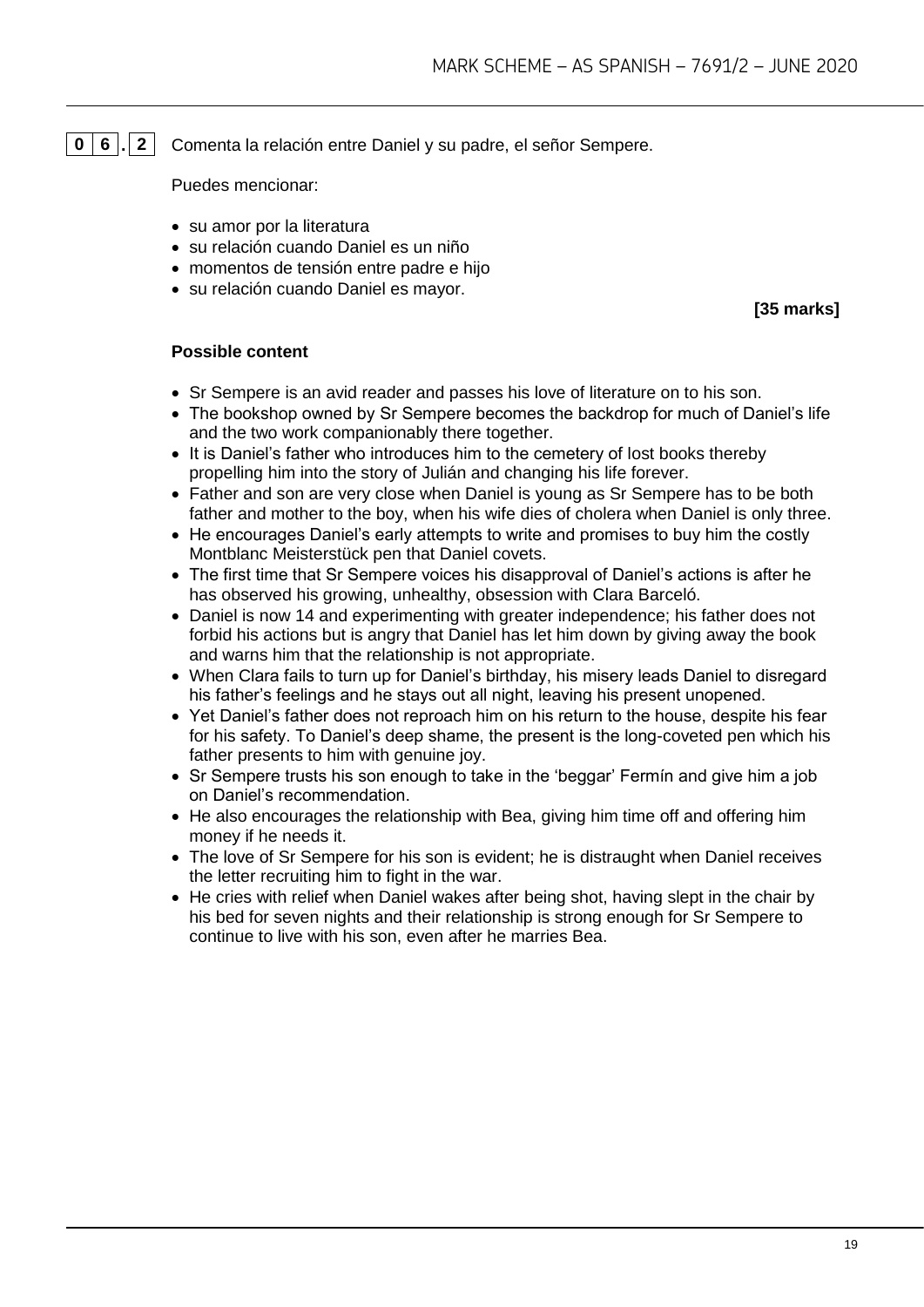# **0 7** *La casa de los espíritus* **– Isabel Allende**

**0 7 . 1** Compara a los dos hermanos, Nicolás y Jaime. ¿Consideras que son polos opuestos?

Puedes mencionar:

- sus ideas políticas
- su relación con Amanda
- su relación con Alba
- sus objetivos.

**[35 marks]**

- Jaime believes in social justice and fairness; his style of living is austere despite the fact that he comes from a wealthy family.
- Jaime is friends with socialists and communists, and his friendship with the president costs him his life.
- Nicolás is not involved politically, although he likes to think of himself as a liberal.
- When he finds out that Amanda is pregnant, Nicolás wants her to have an abortion.
- He uses her but does not love her. He just feels guilty that she is pregnant.
- Jaime cares deeply for Amanda, and that's the reason he performs the abortion.
- Jaime allows Alba to read his books on medicine and social justice.
- Jaime's relationship with Alba is very close, almost verging on romantic.
- Nicolás likes to talk to Alba about his adventures, but his relationship is not as deep.
- Nicolás' aims are to invent things, and have a wide range of experiences.
- His pursuits are varied, from teaching flamenco to flying a hot air balloon.
- Jaime wants to help others through his career.
- In the end he renounces his name because he views it as a symbol of oppression.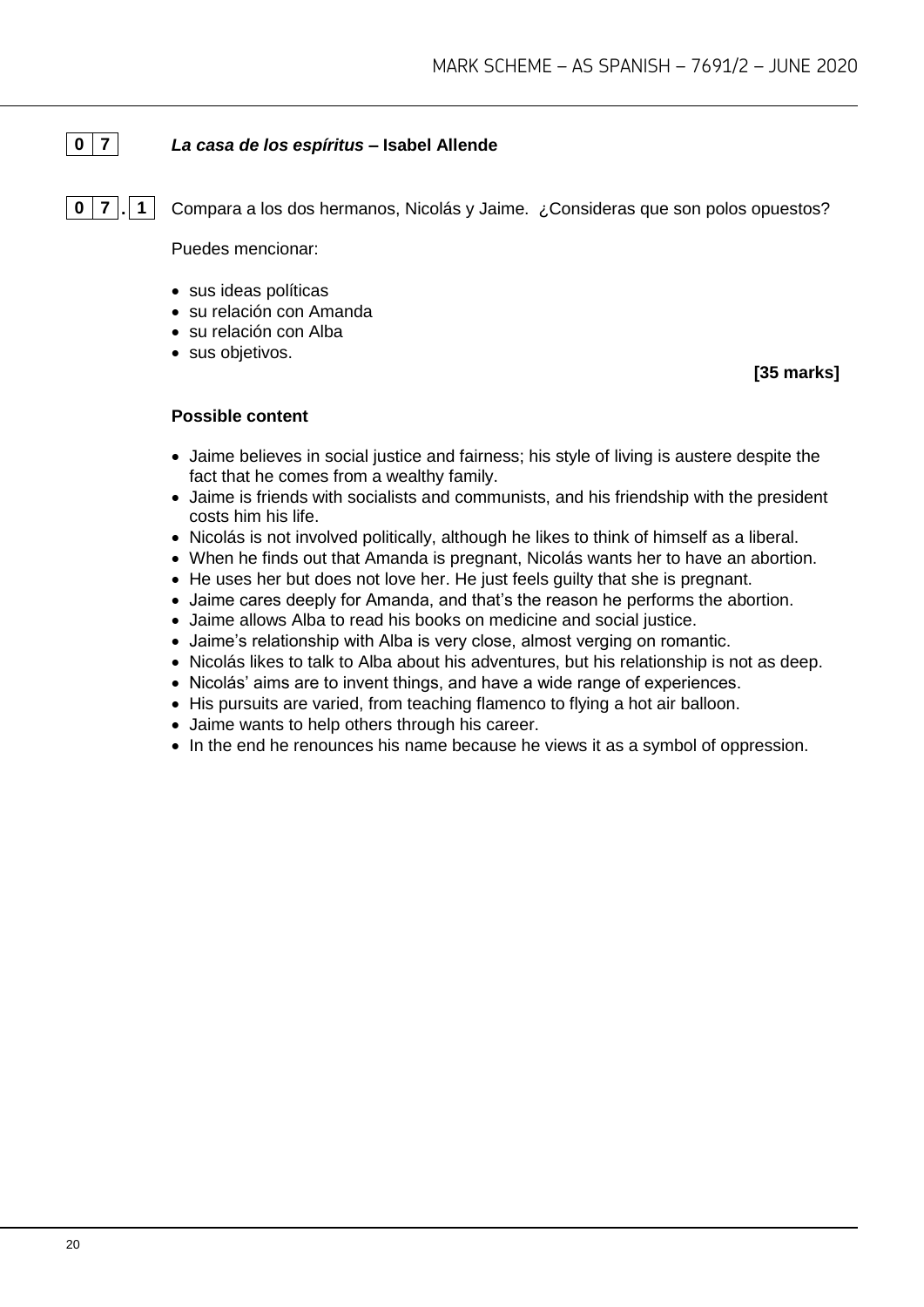**0 7 . 2** Considera lo que nos enseña el autor sobre el papel de las mujeres en la sociedad de la época.

Puedes mencionar a:

- Blanca
- Férula
- Tránsito Soto
- Alba.

**[35 marks]**

- Blanca is the daughter of a wealthy family and expects a certain level of comfort. Although she loves Pedro Tercero, she is not willing to renounce the comfort of her life in order to live with him.
- When she gets pregnant, she is willing to accept Jean as her husband, and follow the expectations of society.
- Blanca fulfils the female stereotype of a woman. The only work she does is creating figurines to sell; she does not work outside the house.
- Férula represents the stereotype of a woman who serves the male members of the family.
- Her role throughout the novel is to care for others (first her parents, then Clara) and when this is no longer possible, her life is aimless.
- Férula foresees what the future will bring to Esteban; the role of predicting events is only fulfilled by female characters in the novel. Tránsito represents the other type of woman in society: the woman that men use but don't marry.
- Tránsito is not presented as somebody who is abused: her career is her own choice.
- Tránsito is presented as stronger than other characters, male and female.
- Alba represents a more modern type of woman, but who is still in touch with the female characteristics that all female characters share in the novel.
- As the novel continues, she grows in strength; she is capable of risking her life to save others. Her bravery is different from that of men, but equally strong.
- At the end of the novel, she is presented as strong enough to look to the future with hope. She sees herself as a mother and her relationship with her daughter is very strong, even before she is born.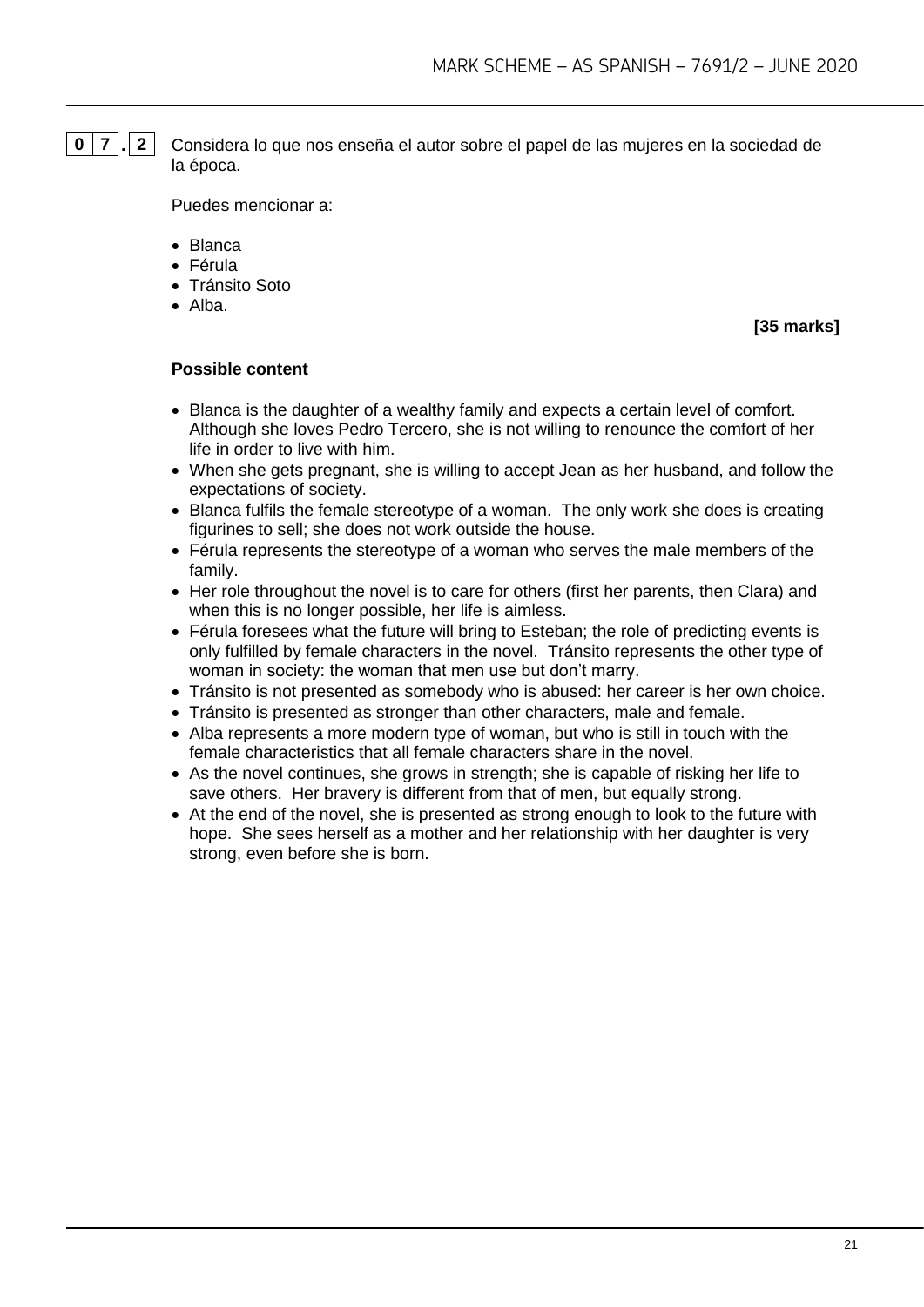# **0 8** *Rimas* **– Gustavo Adolfo Bécquer**

**0 8 . 1** Considera cómo presenta Bécquer el fin de las relaciones y las emociones que siente el poeta como consecuencia.

Puedes mencionar:

- la indiferencia
- el orgullo
- el poder del amor de una mujer
- las recriminaciones.

**[35 marks]**

- Some relationships end coldly and all former intimacy is lost, as Bécquer witnesses the indifference of a former love.
- In Rima LX he meets the woman he once strolled with, her head upon his shoulder, and when introduced, she remarks, her face like a mask, that they may have met before.
- In Rima XLVI Bécquer compares his own condition, that of a walking corpse, to that of his former beloved who cold-bloodedly betrayed him and happily carried on her way.
- Other relationships fill Bécquer with regret that an opportunity was lost.
- In Rima XXX he regrets how pride prevented her from crying at their break-up and how, consequently, he refrained from speaking.
- Again he blames pride in Rima XXXIII when he admits that pride or dignity on both sides came between him and his beloved.
- It is invariably the woman who has brought the relationship to an end and in some cases Bécquer's love endures so his grief is that of an unrequited love.
- In Rima XXXVI he talks of loving her so much still and of the marks she has left on his heart.
- In Rima XXXIX Bécquer tells of a woman who is heartless and incapable of love, yet for all her faults he is smitten by her beauty.
- On other occasions Bécquer is embittered by the break-up of a relationship and lists the failings of the woman he once loved.
- In Rima XXXV he criticises her shallowness, saying she had no real understanding of him.
- In LXV he bitterly remarks how his beloved manipulated him, holding his heart in her hand but never in her own heart.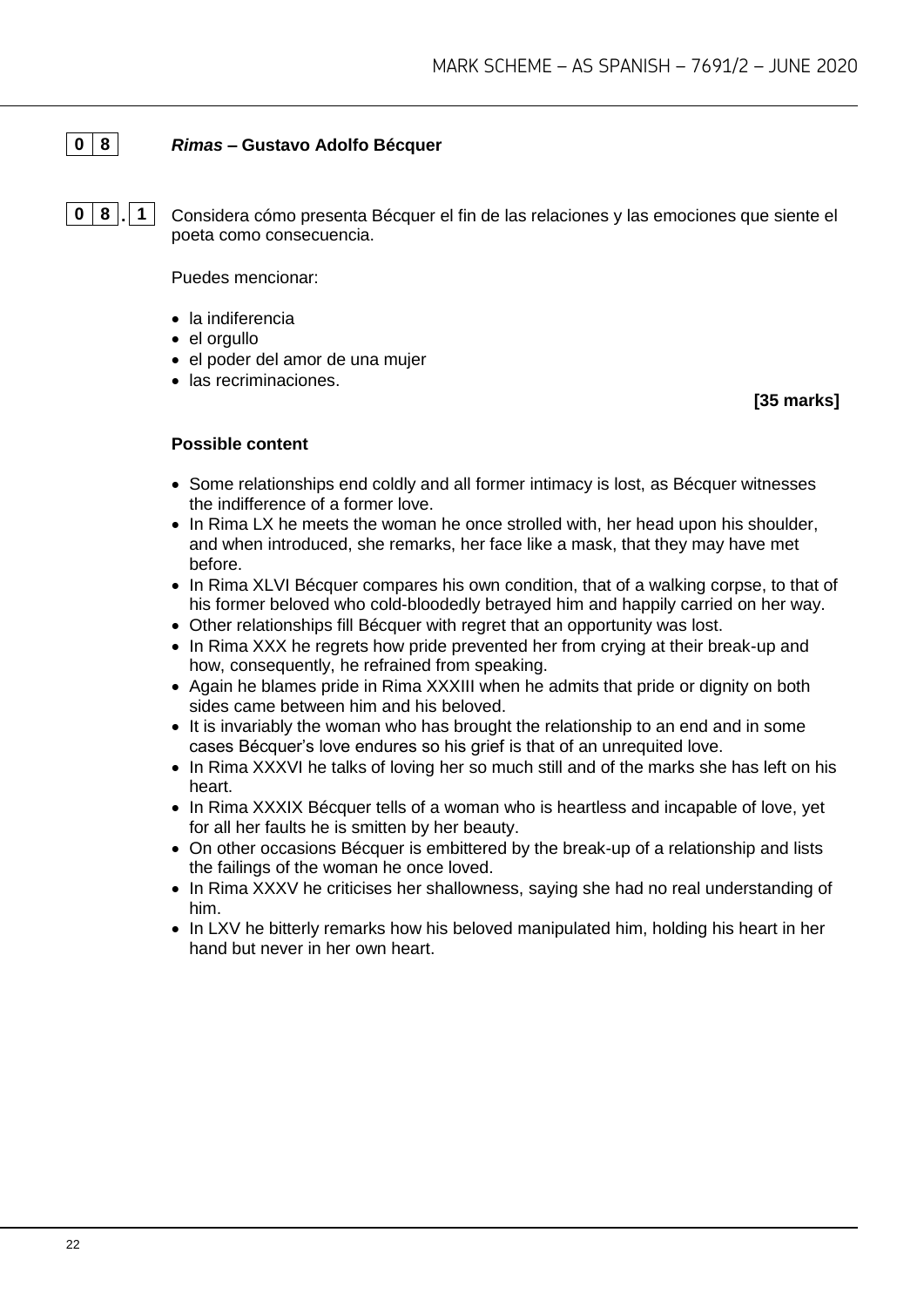# **0 8 . 2** Considera qué es lo que hace feliz a Bécquer, según sus Rimas.

Puedes mencionar:

- el sentimiento de estar en armonía con la naturaleza
- los momentos perfectos con su amada
- la belleza de la naturaleza
- el poder del poeta.

**[35 marks]**

- When Bécquer is in love, he feels as if all of nature is his ally and that he becomes part of it.
- In XVI he feels himself part of the breeze that caresses his beloved and in XXIV his union with his beloved is couched in terms of the joining of two flames, two notes that become a chord and two waves that meet together on the shore.
- Rima VIII finds Bécquer close to nature and feeling he can step inside it and become one with the clouds and the stars.
- Some very short Rimas demonstrate the ecstatic joy that Bécquer feels having experienced a moment of perfect love.
- He can be driven to joy through a chance encounter such as in Rima XVII when the object of his affection simply looks at him, or when his beloved rests on his arm, flushed from the dance in Rima XVIII.
- Rima XXIX captures a moment when he and his beloved are looking at a book, their heads bent closely together, oblivious of what is in front of them and conscious only of their nearness.
- Rima IX represents Bécquer at his happiest when he loses himself in the moment as dawn over the river creates a beautiful sunrise.
- In Rima IV he claims that poetry exists in nature itself, in light on the waves, in springtime and in the gold of the sun on the clouds.
- In Rima VIII, Bécquer describes how he is inspired by nature in the form of a glorious sunrise or a starry night.
- The same poem finishes with Bécquer claiming that this affinity with nature and the inspiration it brings him link to something divine within him.
- Rima III describes at length the tenuous emotions and ideas that the poet desires to capture and rejoices in the reason and the wit that is able to portray them in words.
- Rima V contemplates the very essence of poetry that is channelled into the poet, as only he can turn this essence into words.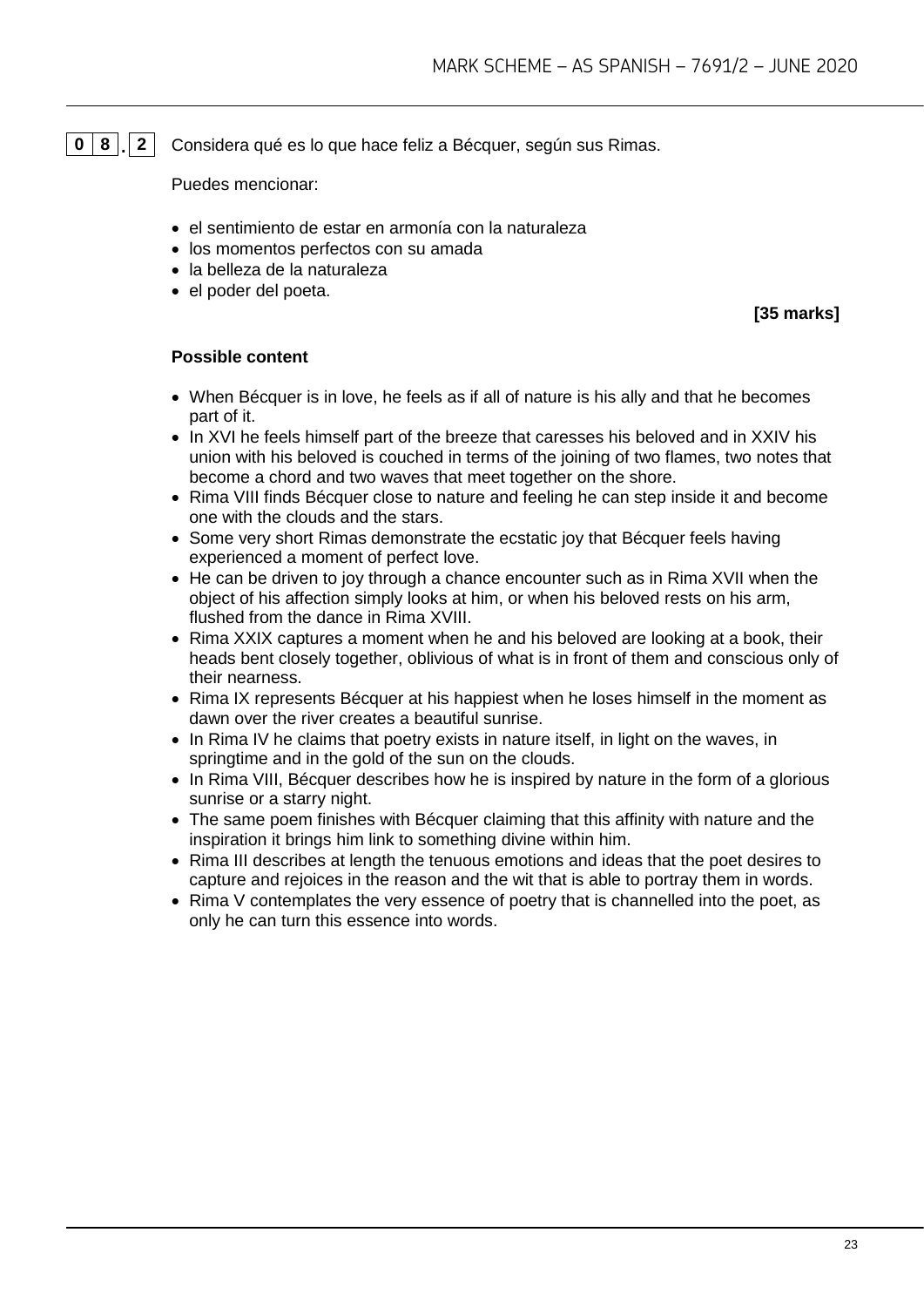# **0 9** *Las bicicletas son para el verano* **– Fernando Fernán-Gómez**

**0 9 . 1** Comenta cómo las decisiones políticas al final de la guerra afectan a los personajes de la obra.

Puedes mencionar:

- los trabajos y la educación
- el matrimonio y el divorcio
- el dinero
- la detención de los republicanos.

**[35 marks]**

- Republican supporters are removed from the posts and replaced with Nationalists; Don Luis loses his job and Pablo's father is given a prestigious post.
- The best jobs are saved for the Nationalists; we hear how Pablo's brothers are going on to become a pilot and a doctor and Luisito becomes an errand boy.
- Those who were persecuted in left-wing areas, such as Don Álvaro, the religious sculptor, now have a reversal of fortune.
- Exams are reserved for Nationalist soldiers and others are made to wait before they can qualify – Luis cannot retake his Physics exam but Pablo starts an engineering course.
- Maluli's family has the money and the opportunity to send her abroad to complete her education.
- All marriages and divorces that took place in left-wing areas are declared invalid.
- This means that Manolita married Julio in vain; she is no longer a respectable widow but an unmarried mother.
- Basilio uses the declaration to abandon María and the bickering couple Don Simón and Doña Marcela are still married.
- Large numbers of banknotes with certain serial numbers are declared invalid because they were printed in left-wing held areas.
- This means that all the money Don Luis and his family had set aside is now worthless.
- Those accused of actively engaging in Republican activities face investigation and possible imprisonment.
- Pedro is still detained in a concentration camp and his release is uncertain.
- Because of his collectivisation of the Bodegas, Don Luis is to be investigated and may be imprisoned if found guilty.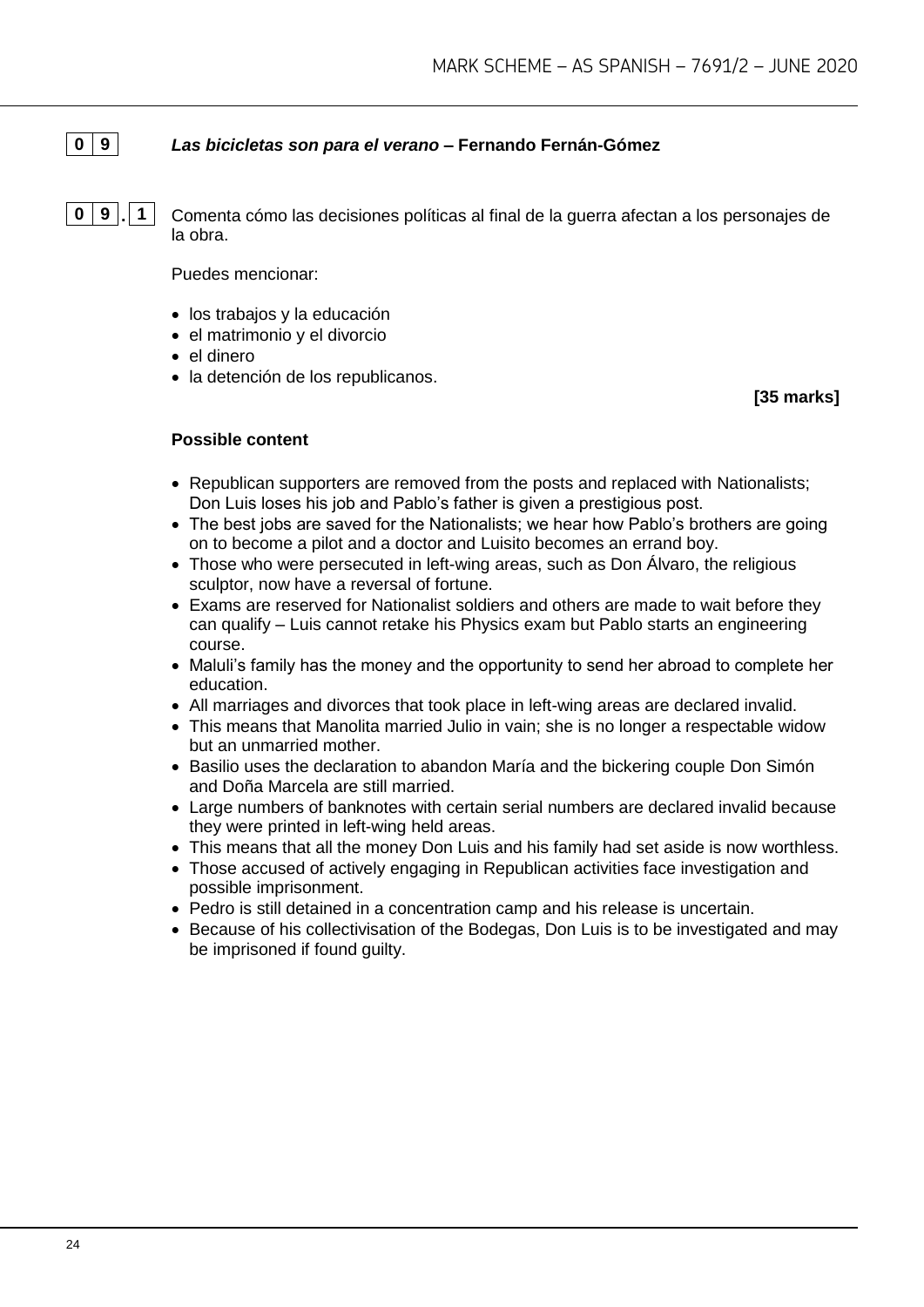**0 9 . 2** Comenta los cambios en el personaje de Manolita y considera por qué cambia.

Puedes mencionar:

- sus opiniones sobre su trabajo
- su actitud hacia el matrimonio
- su actitud hacia Julio
- las razones por las que cambia.

**[35 marks]**

- Initially Manolita is presented as a modern and independent young woman with liberal views.
- She wants to earn her own wage and is indifferent to society's attitude to 'artistas'.
- She is strong enough to disregard traditional views, scandalising the neighbours with her photo in *Cinegramas.*
- She conducts her relationships with a similar disregard for what people might say and becomes pregnant by a soldier.
- After his death in action she reveals that she would not have married him but they would have lived together, as neither believed in marriage.
- Julio, next door, is in love with Manolita but she ridicules him behind his back and laughs at his notes to her.
- She sees him as weak, rather pathetic, and dependent on his mother.
- After her baby is born, we see her again and are astonished to discover she has married Julio.
- Initially she only had herself to be concerned about and was convinced she could handle any disapproval from society.
- Furthermore, she felt secure in the knowledge that society was becoming more liberal – she had already seen the legalisation of divorce, for example.
- However, with the Nationalist victory, society's views are reverting to the traditional ways and Manolita seeks to protect herself and her child from the stigma of being a single mother.
- Now she can see the positive side of Julio: he is a steady and respectable young man, who loves her, and who can provide the security she now needs.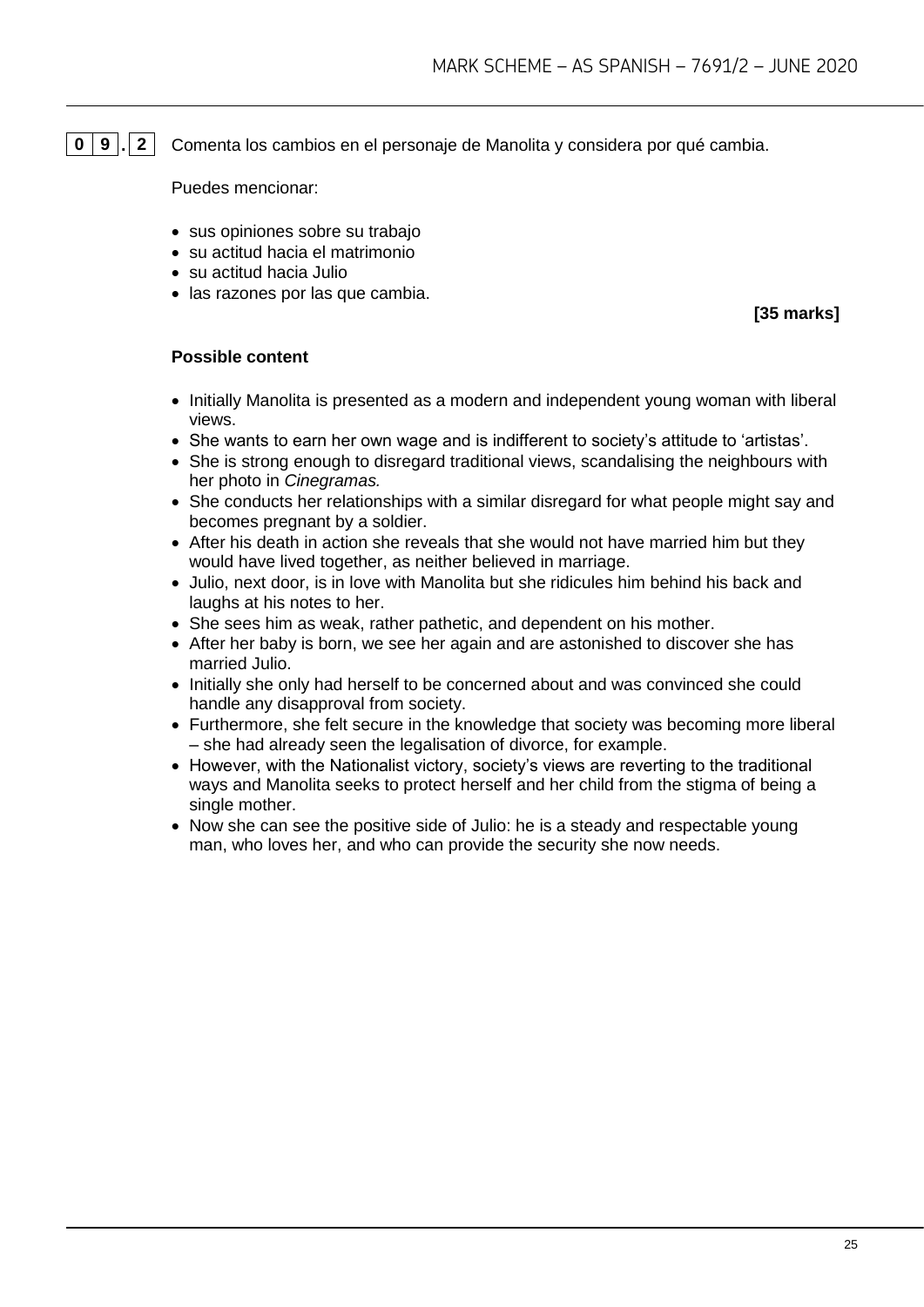# **1 0** *El otro árbol de Guernica* **– Luis de Castresana**

**1 0 . 1** Considera cómo cuida Santi a los niños más vulnerables a su alrededor.

Puedes mencionar a:

- Begoña
- Valentín y Manolín
- Tomás
- André.

**[35 marks]**

- Santi takes his role as older brother seriously, being strong for Begoña despite his sadness.
- He pleads with Don Segundo not to split them up to different homes.
- He ensures he visits Begoña regularly at the Bogaerts' house to assure himself of her well-being.
- When Valentín's father dies, Santi offers to break the news to him he feels he would do it more sensitively than Don Gregorio.
- He changes beds to be next to Valentín and keeps a comforting hand on his back throughout the night.
- Seeing Santi's care of Valentín, Manolín trusts him with his request to be buried in San Vicente and Santi promises.
- Sensitive to the feelings of others, Santi understands that Tomás's misery is due to shame at wetting the bed, not fear of Mme Jacquot.
- He cannot bear the cruelty and injustice that Tomás suffers and must retaliate on his behalf.
- He confronts Mme Jacquot to protect Tomás, risking bringing her violence on himself.
- In a moment of impatience, Santi refuses André permission to leave with them as he is Belgian and 'not one of them'.
- He soon repents, knowing André receives no visitors and seems to have no friends.
- Santi organises a meeting with all the Spanish boys and convinces them to make André an honorary Spaniard; to his delight, he becomes Andrés.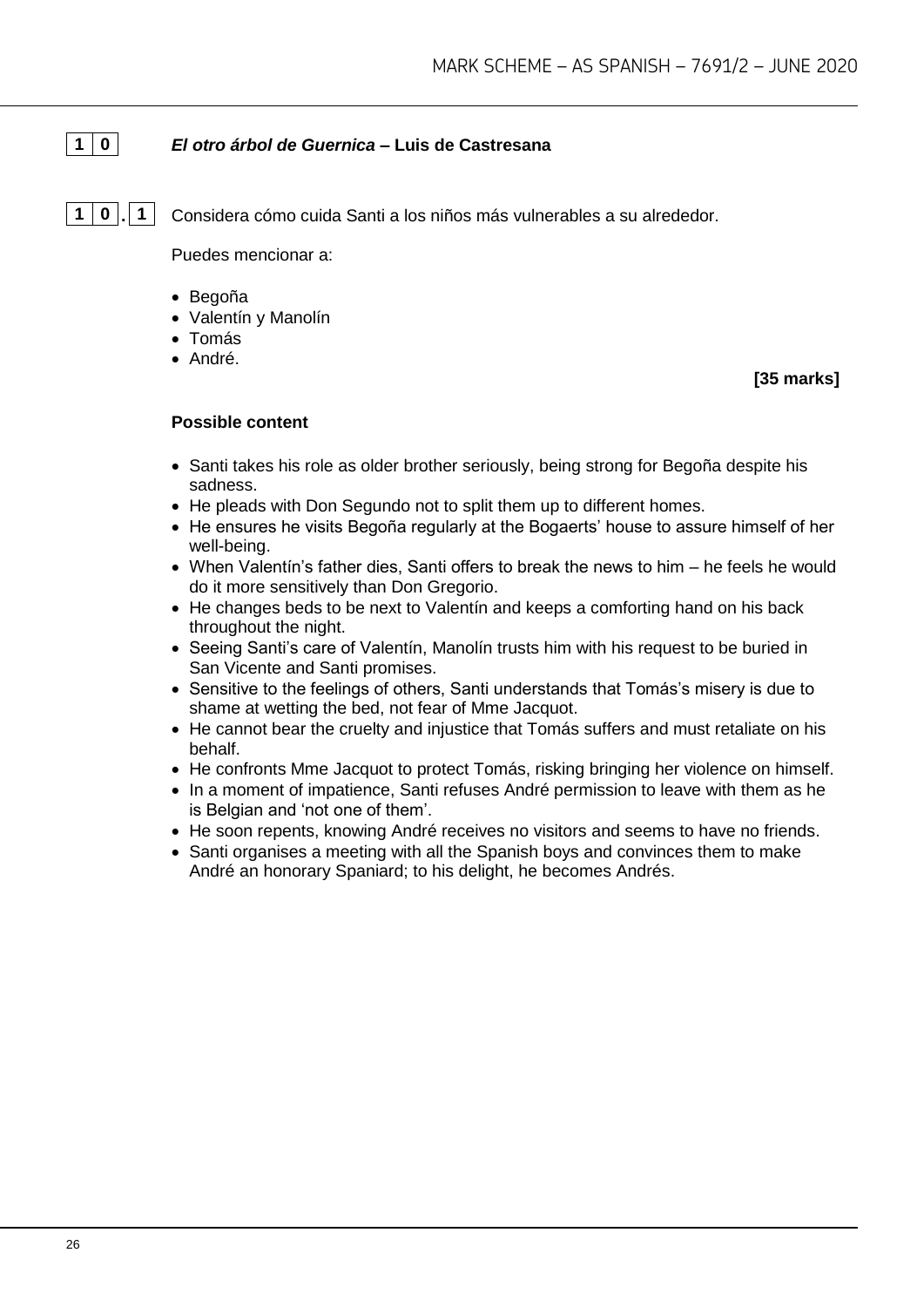**1 0 . 2** Considera las experiencias positivas y negativas de Santi mientras está fuera de España.

Puedes mencionar:

- la distancia de su familia y su país
- las situaciones difíciles que afronta
- lo que aprende
- sus amistades y sus éxitos.

**[35 marks]**

- He is thousands of miles away from his parents and elder brother and misses them deeply.
- He feels like a rootless tree that finds itself far from the land to which it belongs.
- He misses his village and his region.
- He has a difficult experience when the Dufours try to turn him into the son they never had.
- He faces prejudice and discrimination from people like Mme Jacquot and the History teacher at the Ateneo.
- He has to face the harsh reality of death without his family around him: he hears of the demise of his own uncle, the father of Valentín, and is present when fellow pupil Eusebio dies.
- Through his experiences, he learns and develops many useful skills, as well as reading widely and starting to write.
- He learns leadership qualities and how to give heart and hope to those who are suffering.
- He develops the ability to organise events and people and, furthermore, learns a new language.
- He meets a range of kind and generous people who enrich his life.
- His relationship with M Bogaerts, Don Segundo and Don Dámaso is one of mutual respect and liking.
- He earns the respect of the other evacuee children who see him as a fair and mature boy who will defend them and stand up for them if needed.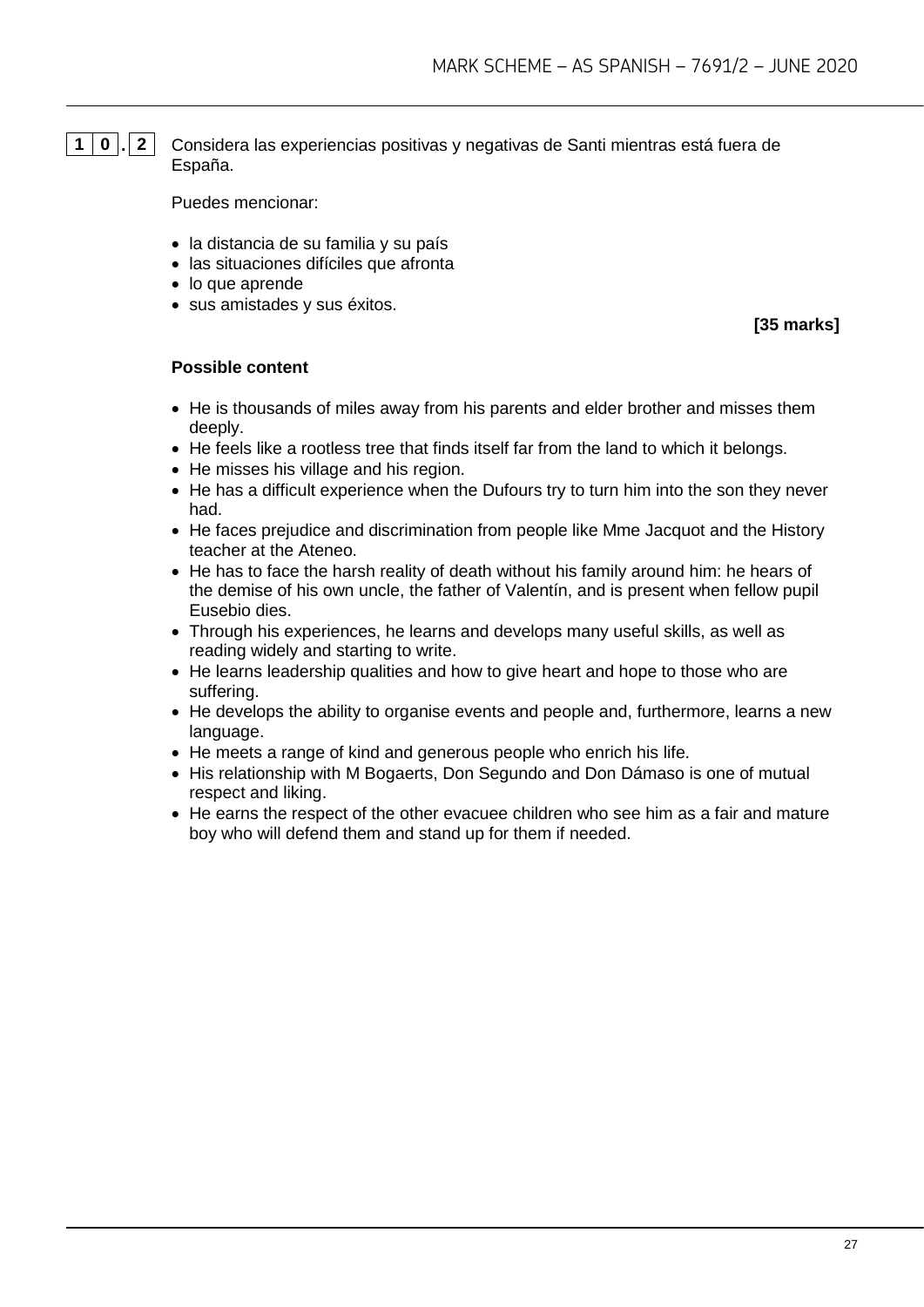# **1 1** *El coronel no tiene quien le escriba* **– Gabriel García Márquez**

**1 1 . 1** Comenta el personaje de la esposa del coronel. ¿Cómo intenta hacer frente a sus dificultades?

Puedes mencionar:

- su enfermedad y su debilidad
- su preocupación por la muerte
- sus habilidades domésticas
- el conflicto entre su orgullo y la supervivencia.

**[35 marks]**

- She can appear frail at times; the colonel feels she is almost translucent in the morning and gains solidity as the day goes on.
- She has frequent bouts of debilitating asthma that leave her bed-ridden.
- The doctor jokes that she will outlive the rest of the town but gives her medication and prescribes a special diet.
- Her illness sometimes means that she has time to dwell on darker thoughts and this makes her sombre and uncommunicative.
- At these times, she loses her habitual energy and thinks of things like dying in the dark.
- The death of her son also occupies her thoughts, as does her duty to give her condolences to the mother of the dead bugler.
- However, when her bouts of asthma recede, she constantly amazes the colonel with what she can achieve.
- He praises her ability to be creative with what little food they have and to manage to feed them each day.
- Her domestic skills mean she can cut hair and make new clothes from old, ensuring they both maintain their appearance.
- There are a number of times in the novel when she seems stronger in character than the colonel because she is more prepared to swallow her pride in the name of survival.
- She has regularly asked for credit in the shops and has tried to sell their last possessions – the clock and the picture.
- To the colonel's shame, she has even been to the priest to attempt to pawn their wedding rings.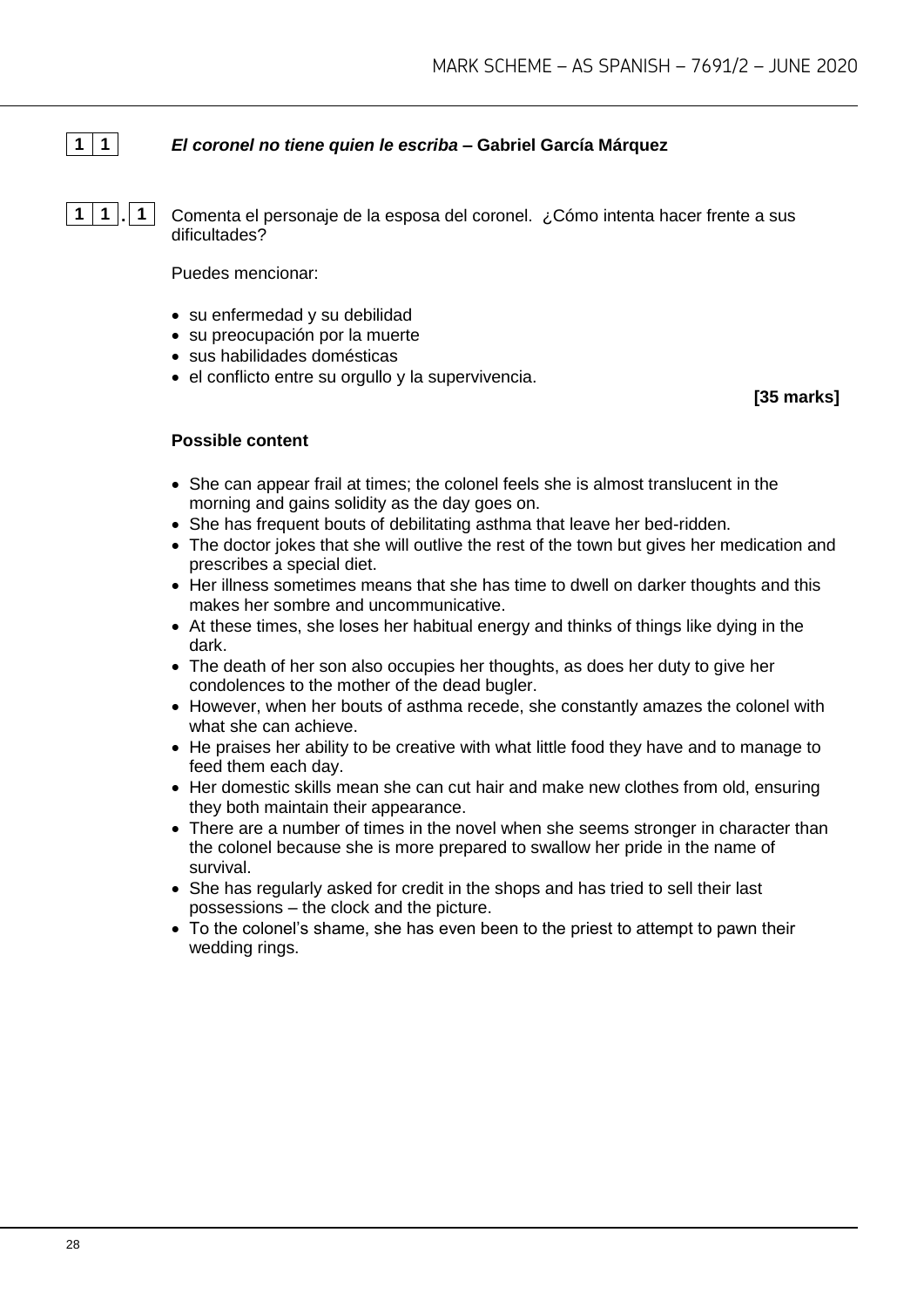**1 1 . 2** Considera la importancia de los símbolos usados por el autor en la novela.

Puedes mencionar (a):

- la carta
- el gallo
- Agustín
- el clima.

**[35 marks]**

- The letter reflects the undying optimism of the colonel as he is sure he will still be alive when the pension letter arrives.
- It also emphasises the uselessness of the pension system and other bureaucratic issues as men who have fought for the country are left without the pension that is owed to them.
- The arrival of the post flags up the isolated nature of the town as it only receives mail once a week, and it has to arrive by sea.
- The cock is symbolic of the violent nature of the society as it is a constant reminder of the brutality of the cockfight and the fact that Agustín was shot down at the cock fight.
- The cock is also symbolic of the colonel's hopes and dreams and he insists on keeping it, convinced it will win the fights in January.
- It also has become a source of hope and pride for the locals and a sign of life in this otherwise lifeless town.
- Agustín is a reminder of the underground resistance movement who print and circulate news pamphlets to get round the censorship of the press.
- He is also symbolic of the violence just beneath the surface in the town. When the colonel is caught in the police raid in the billiard hall, he comes face to face with his son's killer.
- He is also a reminder of the poverty facing the colonel and his wife, who survive from the proceeds of the sale of Agustín's sewing machine.
- The climate is a constant torment to the colonel and the townspeople and it contributes to the portrayal of a lifeless town, motionless in the heat.
- The rain and humidity remind us of the state of health of the colonel and his wife, both of whom suffer in the damp.
- The rain emphasises the poverty of the couple as the rain leads to leaks in the roof that they cannot afford to repair.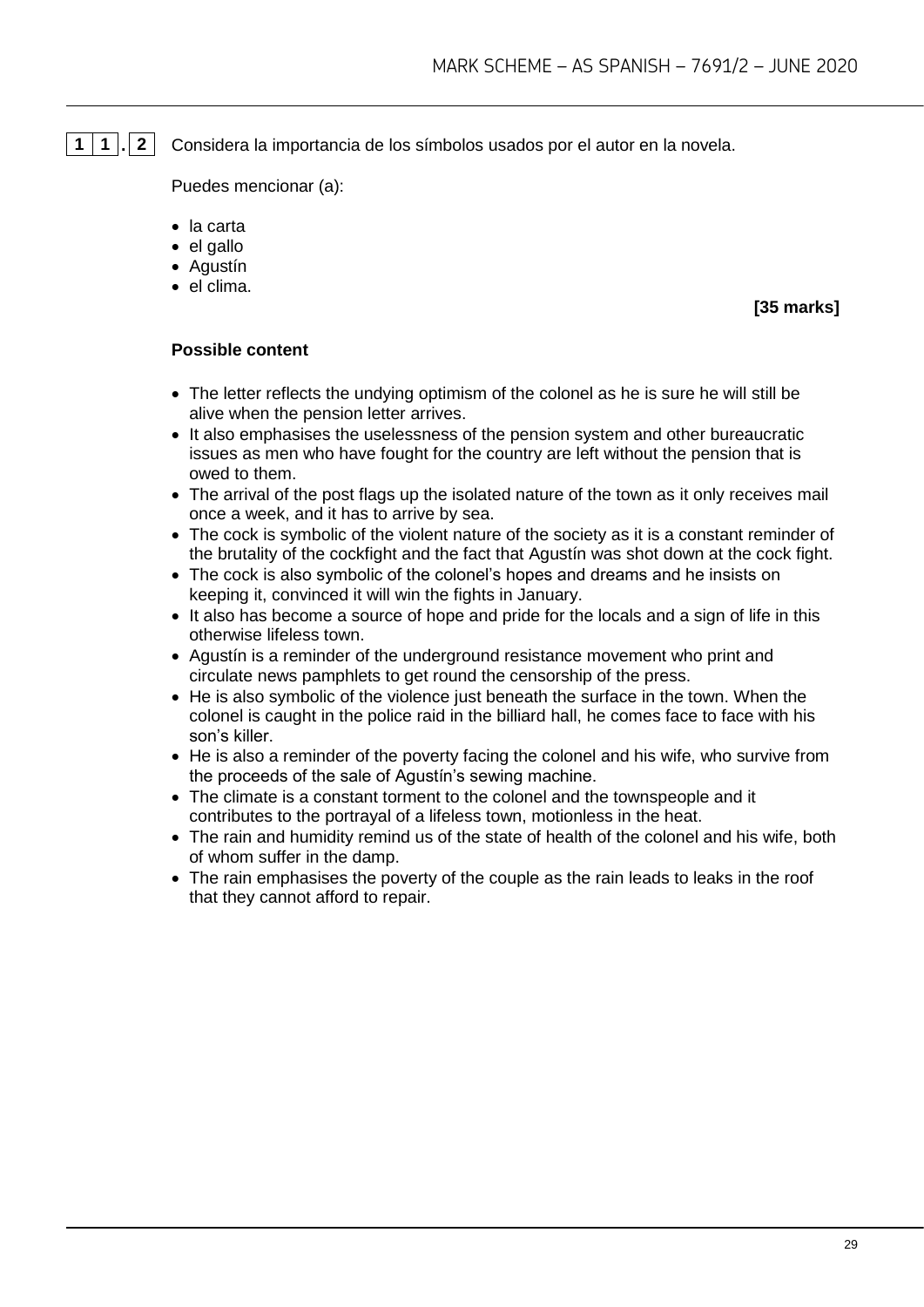# **1 2** *El laberinto del fauno* **– Guillermo del Toro**

**1 2 . 1** Considera el personaje del Doctor Ferreiro y la impresión que da al espectador.

Puedes mencionar:

- su personalidad
- sus creencias
- su relación con el Capitán Vidal
- su relación con los maquis.

**[35 marks]**

- The doctor is a caring and compassionate man who helps the sick, the wounded and the pregnant Carmen.
- He is depicted as a selfless character and, due to his caring nature, the audience empathises with him.
- Indeed, the audience cannot help but feel sadness when he is shot and killed.
- Doctor Ferreiro does not believe in simple obedience; he refuses to obey Captain Vidal at the end and he is killed for his lack of obedience.
- Doctor Ferreiro clearly believes that helping the rebels is the right thing to do; he does not obey due to his strong principles.
- He sometimes does obey as he is forced to provide treatment for Vidal's men and is the Captain's personal doctor. He realizes sometimes you have to obey to hide the bigger disobediences.
- Whereas everyone is terrified of Vidal, the Doctor refuses to follow his orders.
- He criticises Vidal for making his wife travel in such a late stage of pregnancy.
- He is duplicitous in his work for Vidal; he is working with the rebels.
- He treats the rebels for their injuries and supplies them with antibiotics; he does this at great risk to his own life.
- He shows compassion towards the tortured rebel, whom he euthanises, to stop the pain.
- The fact that he puts the life of others above his own in this case serves to show the audience how brave he is.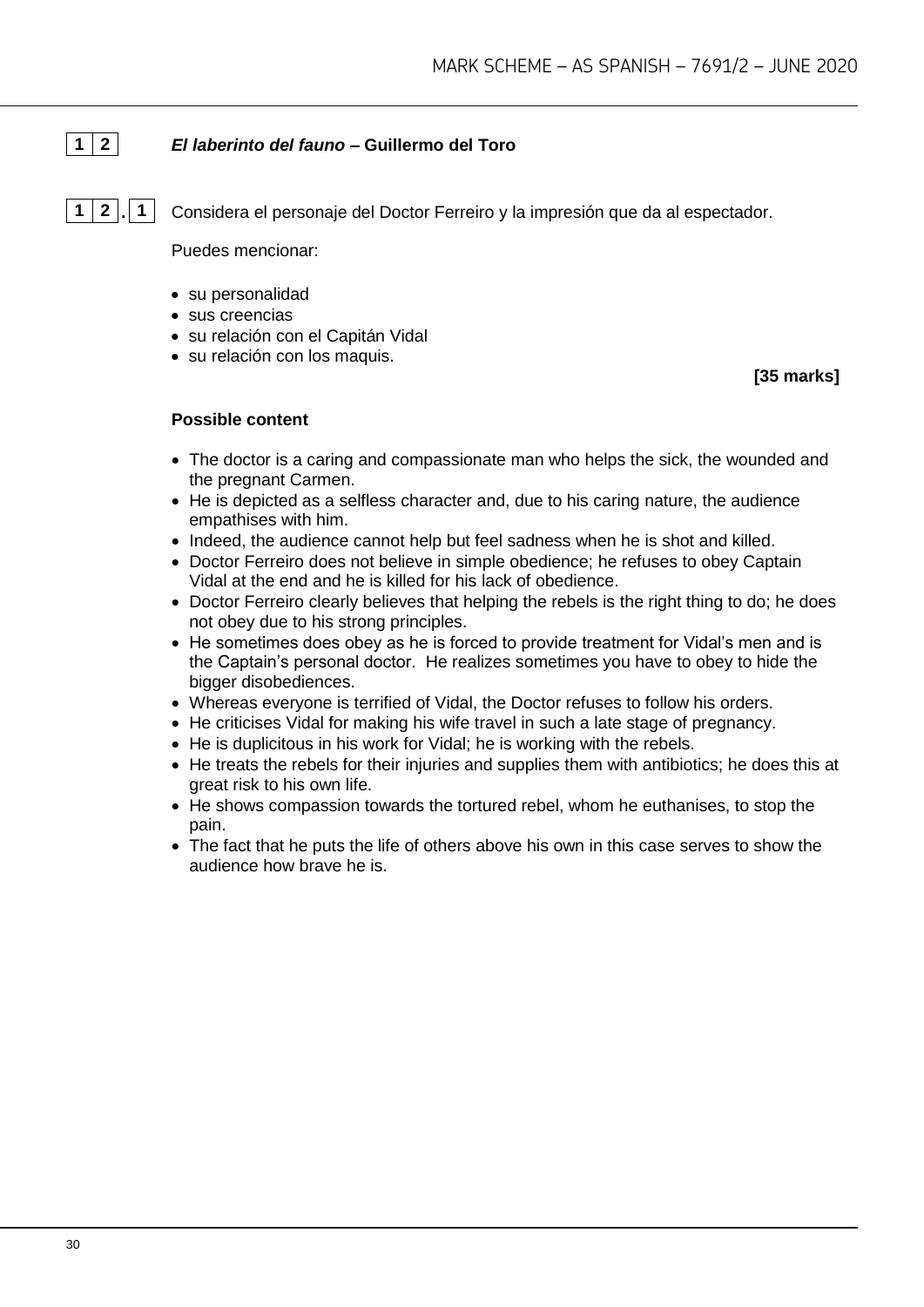**1 2 . 2** "El miedo está presente en toda la historia". Comenta esta afirmación y justifica tu respuesta.

Puedes mencionar a:

- el Capitán Vidal
- Ofelia
- Carmen
- Mercedes.

**[35 marks]**

- Captain Vidal demands ultimate obedience from all the characters in the film and does this by engendering fear in all the characters.
- He is fearful of losing his power and goes to great lengths to ensure he maintains power.
- His treatment of the two poachers and their consequent murders serve to heighten the ambience of fear within the film.
- Ofelia is fearful of the situation she finds herself in to such an extent that she creates a fantasy world to escape this frightening reality.
- Ofelia is fearful for her mother's health and does her best to care for her.
- Ofelia is also fearful of Captain Vidal and what will happen to her new brother to such an extent she tries to kidnap him.
- Carmen is so fearful of what will happen to her and Ofelia she marries Captain Vidal.
- She is acutely aware of the need to obey the Captain; fearful of the repercussions that he may take.
- Her anger towards Ofelia emanates from her fear of what will happen if Ofelia does not fall in line.
- Mercedes' fear for the future leads her to feel the need to rebel and help the maquis. She is not rendered impotent by fear.
- She fears what will happen to her brother Pedro, who is hiding in the woods.
- She is afraid for Ofelia and acts as a mothering figure towards her, again fearing what Vidal may do to the young girl.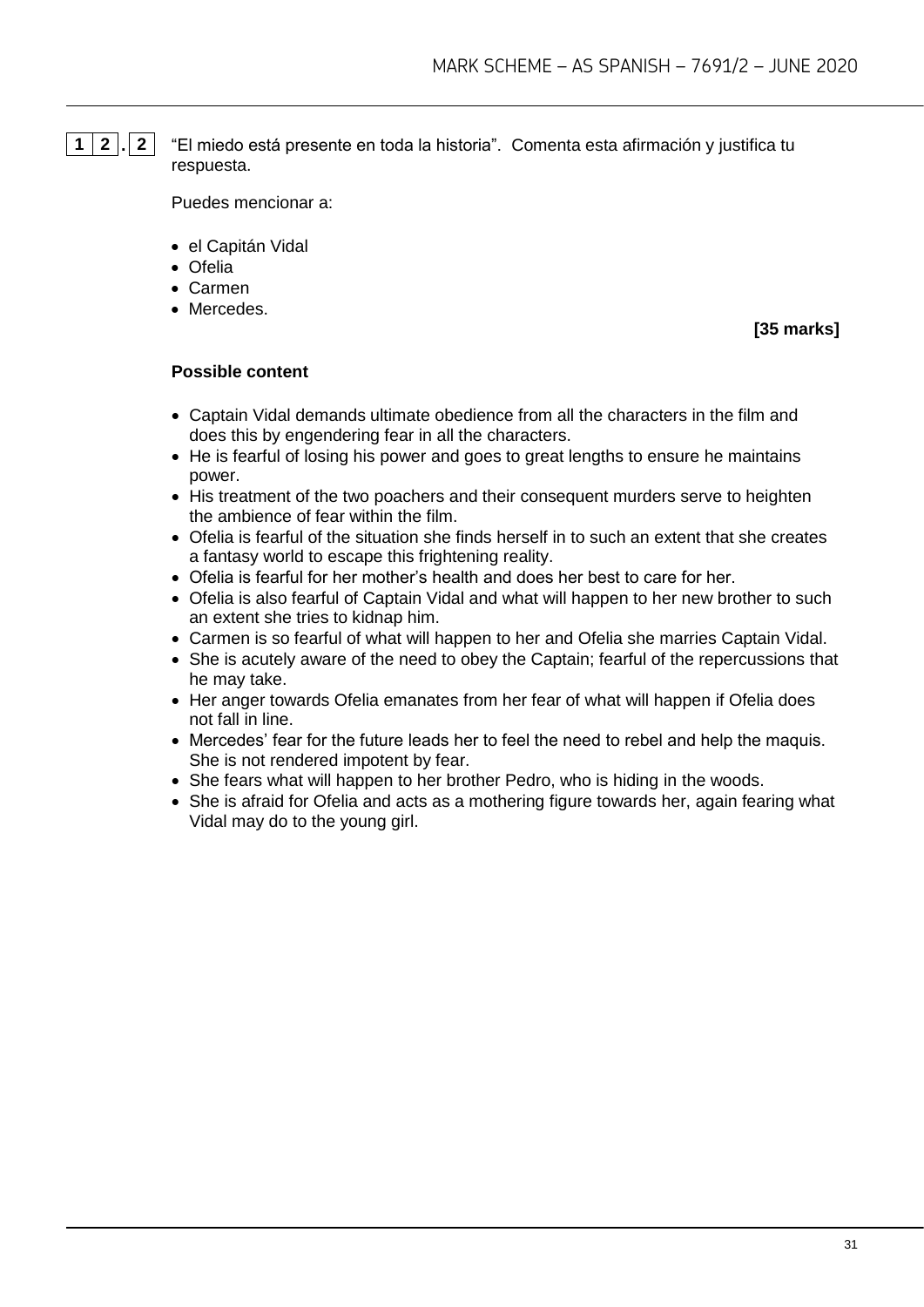# **1 3** *Ocho apellidos vascos –* **Emilio Martínez-Lázaro**

**1 3 . 1** Considera el personaje de Koldo. ¿Cómo cambia a lo largo de la película?

Puedes mencionar:

- su personalidad
- su importancia en el desarrollo del argumento
- su relación con Amaia
- su relación con Merche.

**[35 marks]**

- Koldo is a proud man both in the way he loves his regional identity but also in his masculinity and the way he treats others.
- Koldo can come across as emotionally cold and as such the audience could find it difficult to warm to him.
- He can appear as someone who prefers his own company; he prefers to spend long periods away at sea alone.
- Koldo is important to the plot as his return is the catalyst to drive the narrative forward.
- Indeed, it is his pride and expectations which cause Amaia to lie and involve other characters in her deceit.
- His acceptance and consequential character development allow the film to reach its happy ending.
- At the start of the film Amaia's father has been absent for six years and so is not aware of the break up; the audience could interpret this as him being selfish and uncaring.
- The initial meeting between Amaia and Koldo is not one full of hugs and kisses but rather a more formal reaction from the pair showing him as a distant father.
- Amaia finally gives her father a hug towards the end which suggests a closeness and rapprochement in relations – Koldo has changed and is now more likeable for the audience.
- Merche successfully deceives Koldo and he falls for her charms; she seems to be able to defrost the cold interior making him more likeable for the audience.
- Merche points out to Koldo his lack of tolerance, bad humour and often lack of concern for Amaia's true happiness – she opens his eyes and this has a positive impact.
- In this way Merche sees Koldo as the audience does and is able to change him and as a consequence the audience's perception of him.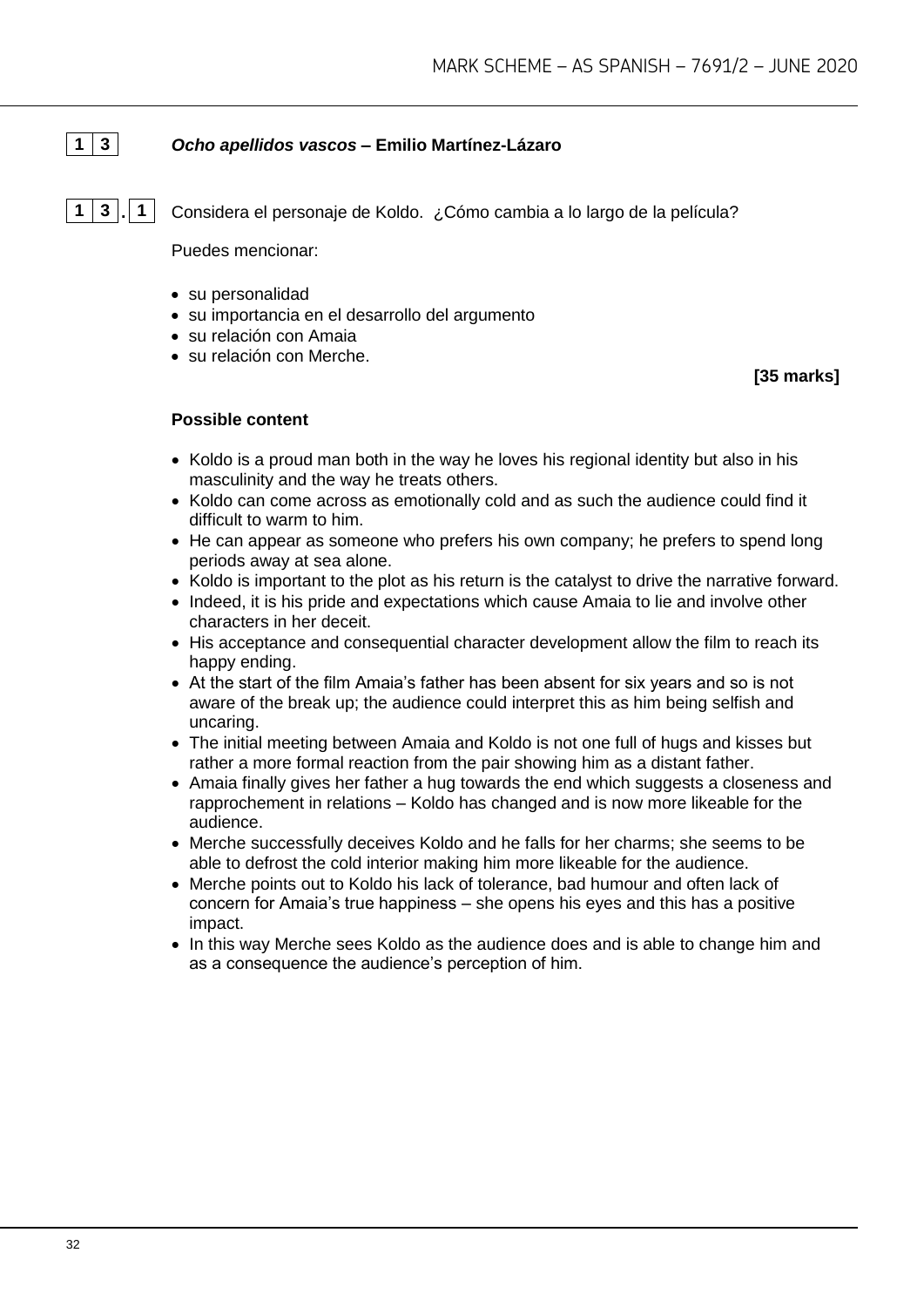**1 3 . 2** Examina el impacto que tienen las mentiras en la película.

Puedes mencionar:

- las relaciones
- la comedia
- los estereotipos
- las consecuencias en los personajes.

**[35 marks]**

- Relationships in general in the film are not damaged by the lies; they are white lies usually done with good intentions to protect the feelings of other characters.
- The lie between Merche and Koldo about Merche's husband when revealed only serves to bring them closer.
- Rafa and Amaia's lie about being a couple eventually leads to them being together.
- Lies are used in the film as an instrument of comedy to make the audience laugh, for example, Rafa's lie about being a Basque terrorist in the jail.
- Rafa also lies about his regional identity and having eight surnames which provides a comedic episode in the bar when he meets Koldo.
- Lies are often based around regional stereotypes of Basques and Andalusians. They are employed to make the lies believable.
- In order to make Rafa's lies more believable he loses his Andalusian accent and adopts a Basque one.
- Rafa's lies are meant to improve the situation of the characters but he needs to adopt more and more stereotypes to be convincing.
- Amaia uses lies to protect her father from discovering the truth of her recent break up.
- Merche lies to protect Koldo; she does not tell him of her nationalistic husband.
- Many of the characters are adept at Iving and seem to prefer to lie rather than tell the truth, if it will spare someone's feelings.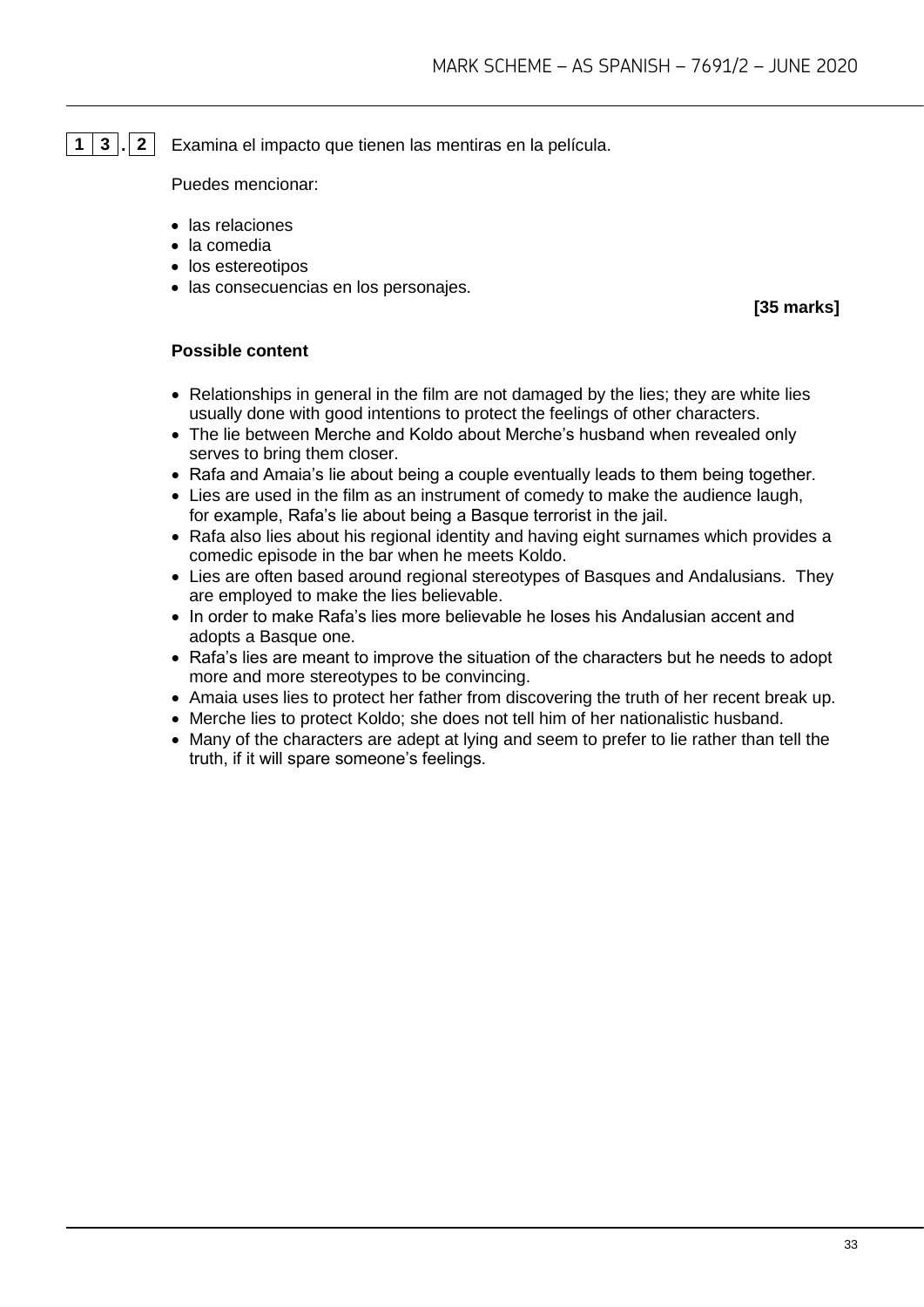# **1 4** *María, llena eres de gracia* **– Joshua Marston**

**1 4 . 1** Examina el papel de los hombres en la película.

Puedes mencionar a:

- Juan
- Franklin
- Don Fernando
- los narcotraficantes.

**[35 marks]**

- Juan is not very understanding of María's situation when she tells him she is pregnant.
- He displays traditional values suggesting María should marry him despite them not being in love.
- He refuses to move to her house as he thinks it would be shameful for him which reinforces notions of a patriarchal society.
- Franklin has a negative impact on María. He introduces her to the world of drug trafficking.
- He plays the role of the tempting devil who tempts María; he sees her as a means to an end.
- He lies to María and uses flattery and mistruths to manipulate her.
- Don Fernando helps María find accommodation and others in a similar situation. He offers her real guidance.
- It could be argued that Don Fernando is the only male protagonist who is portrayed in a positive light.
- He shows solidarity towards the Colombian immigrants; he is one of the few male characters who shows empathy towards María.
- The drug traffickers treat women as if they are animals and indeed are happy to kill them if needs be.
- They show women little respect as can be exemplified in the scenes in the hotel.
- They do not see the women as equals which exemplifies the theme of machismo in the film.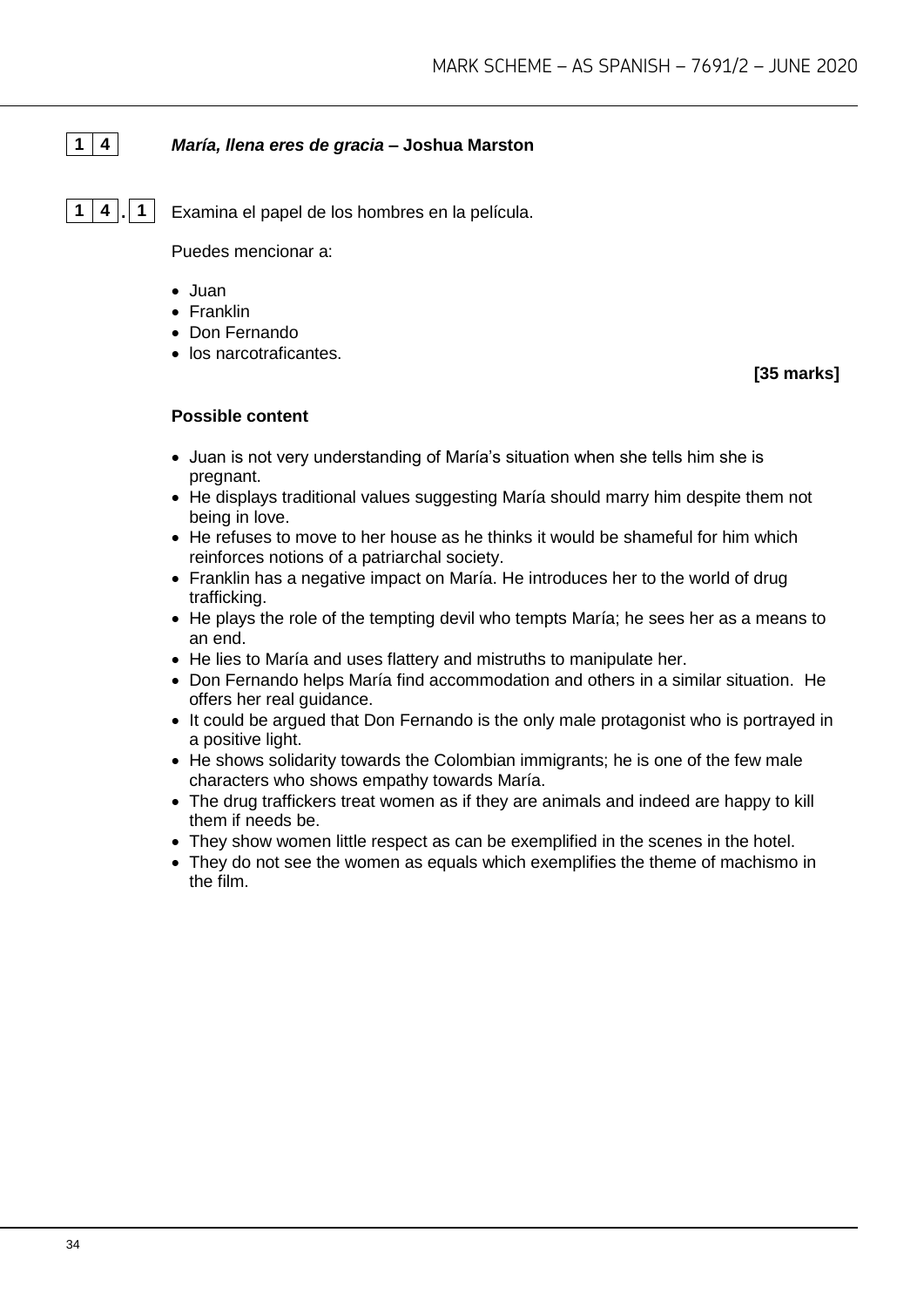# **1 4 . 2** Examina el tema de la pobreza y su impacto en los personajes.

Puedes mencionar (a):

- la familia de María
- María
- la droga
- el final de la película.

**[35 marks]**

- María's family do not have much money and so María is sent out to work in the factory. Her own dreams are quashed by poverty.
- The lack of money in the family leads to conflict in the family, especially when María walks out of her job.
- Tensions are also increased in the family as the family is unable to afford a larger house to accommodate them all.
- Drug trafficking seems to be the only option for María to escape poverty in Colombia.
- María's desire to escape poverty leads to her risking the life of her unborn child by acting as a drug mule.
- She is also risking her own death by doing this. The potential capture by the authorities, not to mention the treatment by the drug traffickers, just shows how much she wants to leave poverty behind.
- Being a drug mule is seen by many of the characters as an escape from poverty.
- The success of the drug trade in the USA and the success of other Colombians serve to fuel this option as a viable alternative to poverty in Colombia.
- The desire to escape from poverty can lead to death, as exemplified by Lucy's fate.
- At the end of the film, when María chooses to stay in the USA, it is due to the fact she believes they will have a better life there.
- Emigration out of Colombia seems to be the only option to escape poverty.
- Although María decides to stay in the USA, there is no suggestion that her poverty will cease to exist.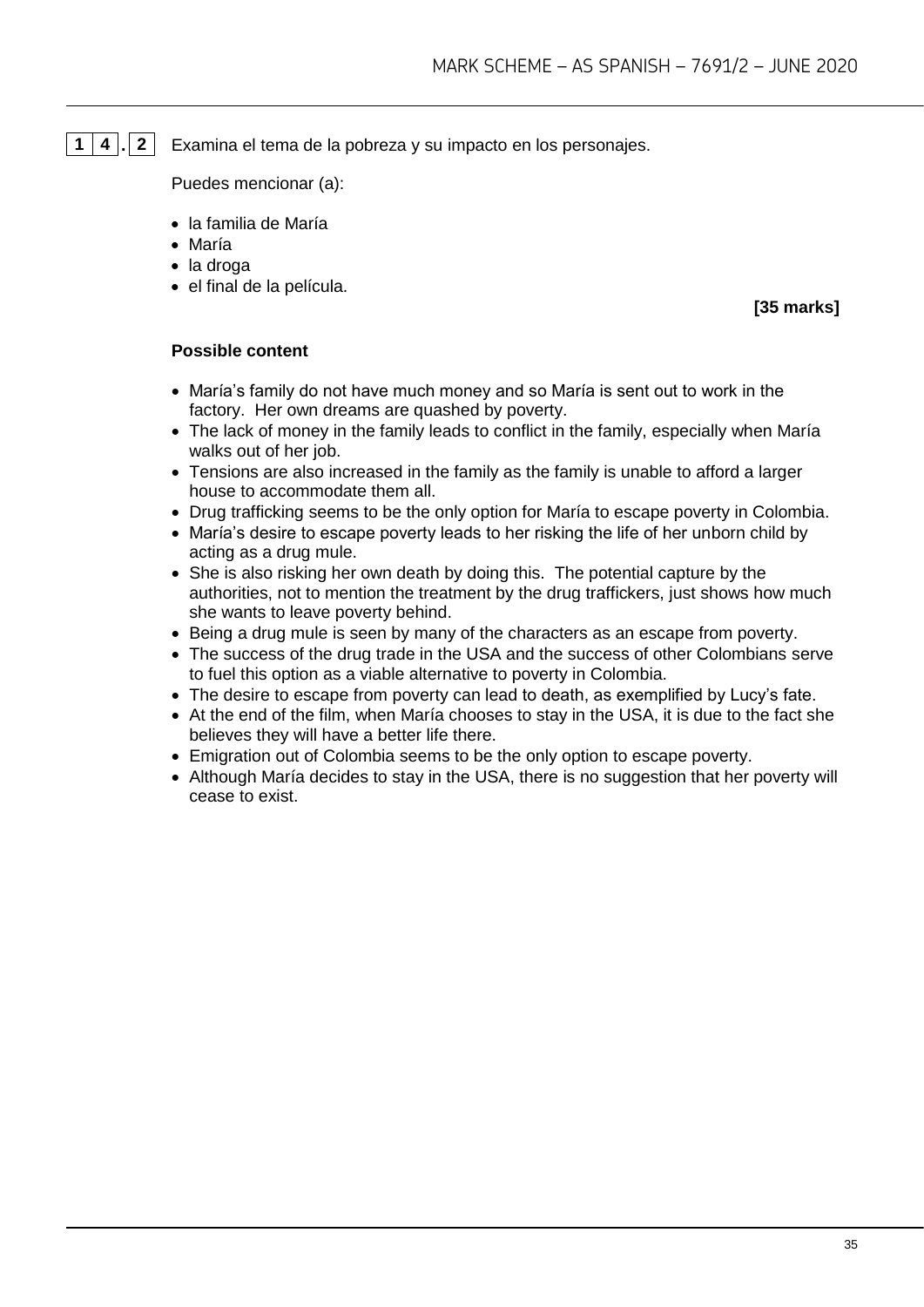# **1 5** *Volver* **– Pedro Almodóvar**

**1 5 . 1** "El pasado de los personajes influye en su comportamiento en el presente". Comenta esta afirmación y justifica tu respuesta.

Puedes mencionar a:

- Raimunda
- Irene
- Agustina
- Sole.

**[35 marks]**

- Raimunda is haunted by the abuse she suffered as a child; this serves as inner conflict for her as it appears she has told no one what has happened.
- When Paco attempts to abuse Paula, these memories resurface and her role as a protective mother is heightened by her past.
- Due to the abuse she suffered in the past, her negative experience of men leads her to turn to other women for support.
- Irene's guilt over what happened to Raimunda initially serves to prevent her reconciling with her daughter.
- Her fury over what has happened in the past leads to her killing her husband and going into hiding to prevent exposure.
- This cruel lie means she is not involved in her daughters' lives and is forced to miss out on what is happening to them.
- Agustina is desperate to know what has happened to her mother in the past and this tortures her.
- This leads her to making questionable decisions such as appearing on the TV reality show to find out what happened.
- She suffers due to Irene not telling her what she did, although Irene returns to care for her when she is sick, potentially making amends for the past.
- Sole's husband has left her, and she does no know where he is; she is forced financially to run an illegal hair salon.
- Raimunda's past abuse is something which prevents Sole from understanding her sister's behaviour sometimes.
- Irene's disappearance also means that Sole is lacking in a mother figure. The characters cannot escape what has happened in the past.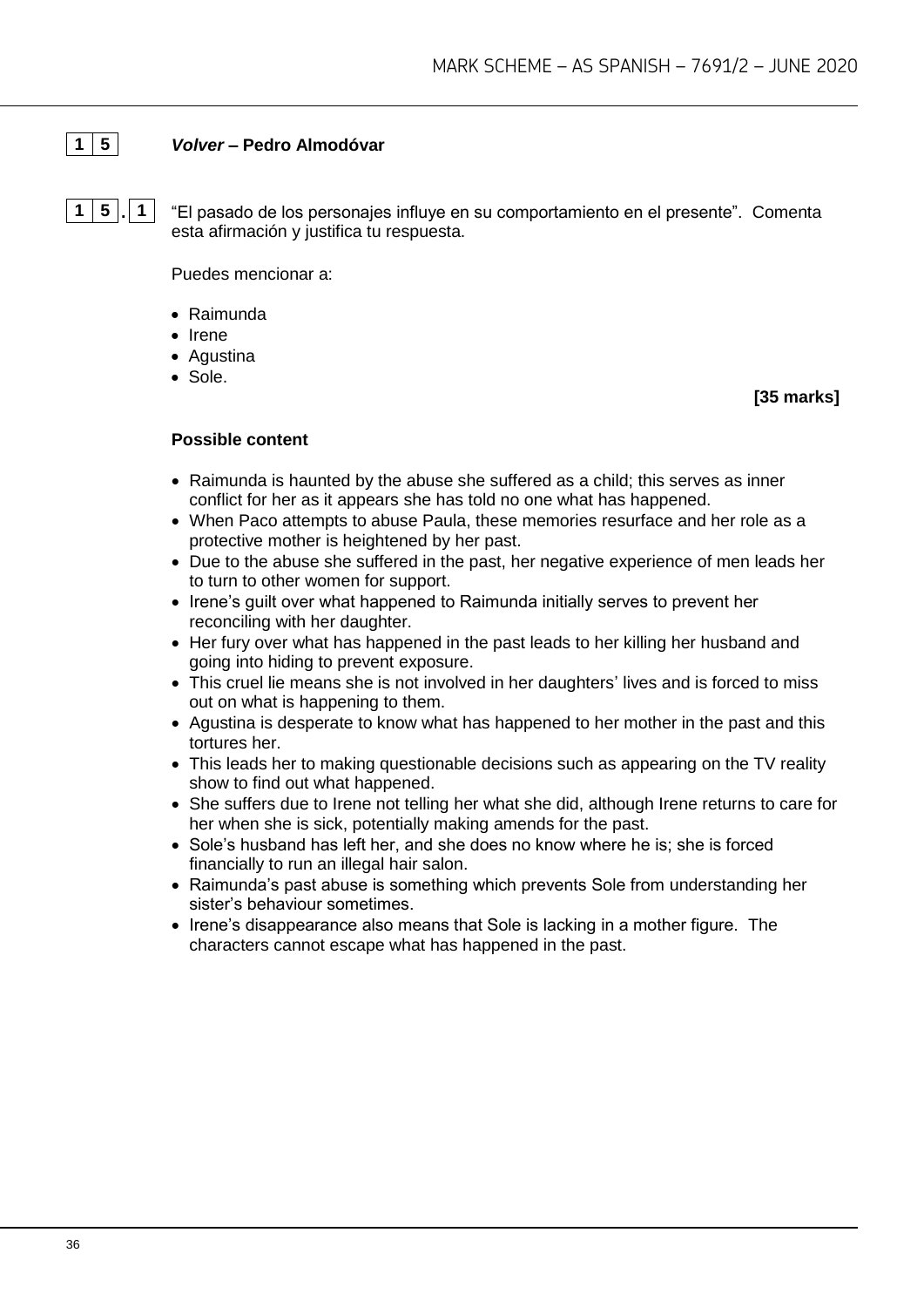**1 5 . 2** Examina la importancia de las tradiciones y las supersticiones en esta película.

Puedes mencionar:

- la muerte
- los fantasmas
- la vuelta al pueblo
- la vida en el pueblo.

**[35 marks]**

- The opening scene, which depicts the women cleaning the gravestones, shows the importance of caring for dead loved ones and preparing their own tombs.
- During the funeral there are set traditions where women pray together and the men remain outside.
- Death is something which the characters do not fear, as they do not see it as the end, due to their religious beliefs.
- The characters have a strong belief that there are ghosts in the village; no one doubts.
- Sole's belief in ghosts means that she accepts the "return" of her mother without question.
- She also does not challenge the belief that Agustina tells her that that the appearance of dead people in the village is normal and they return to help the ill or to settle something unfinished.
- The return of many characters to their native village shows the importance of the traditional life and their need to return.
- The traditional food prepared in the village is enjoyed by the characters in Madrid who often bring it back from their trips.
- The mention of the fact women live longer in the village shows that superstitions are taken seriously by the characters.
- Similarly, the characters mention the impact of wind, personifying it having a spiritual impact.
- The life in the village seems to have kept more of the traditions when juxtaposed with life in Madrid.
- Expectations of traditional behaviours, such as the funeral, are expected of the characters who live in the village.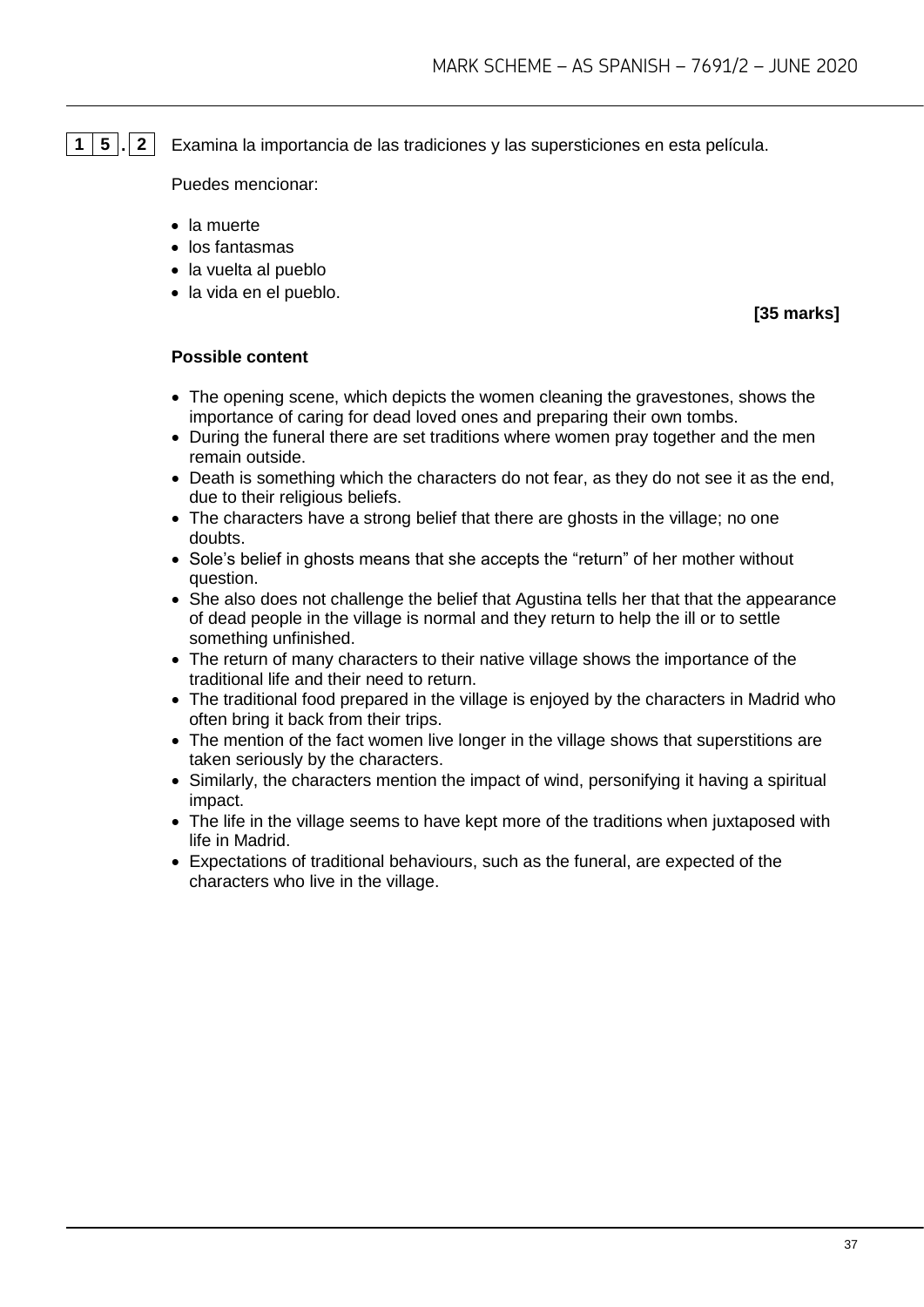# **1 6** *Abel* **– Diego Luna**

**1 6 . 1** Explora la relación que tiene Abel con su padre, Anselmo.

Puedes mencionar:

- la ausencia de Anselmo
- el regreso de Anselmo
- la enfermedad de Abel
- si Anselmo es un mal padre.

**[35 marks]**

- Anselmo's decision to abandon Abel and his family could be interpreted as the source of Abel's illness.
- Abel assumes the role of father in the film due to Anselmo's absence.
- Abel mimics the masculinity he has experienced from his father in the past, but he is unable to recognise him upon his return.
- When Anselmo returns he tries to buy the love of Abel with expensive gifts.
- When he returns he shows little paternal instinct towards his son and seems more annoyed by his patriarchal role being usurped.
- Abel is unable to accept the return of his father; the relationship is so damaged he cannot accept the truth.
- When Abel finds the photos of Anselmo and sees Paul's need for a father he becomes the father figure to fill the void; his illness does not allow him to see things clearly.
- Anselmo does not like that his son has taken on the role of "father". His masculinity being damaged is of more concern than his son.
- Anselmo is the only member of the family to see the situation is not helping Abel's illness.
- This acceptance of the truth could be seen as an indication that he is a good father.
- Anselmo is a good father when he saves Abel from drowning in the swimming pool.
- Anselmo threatens Cecilia with sole custody of Abel and his brother and sister; he does not put Abel's needs above his own and is therefore a bad father.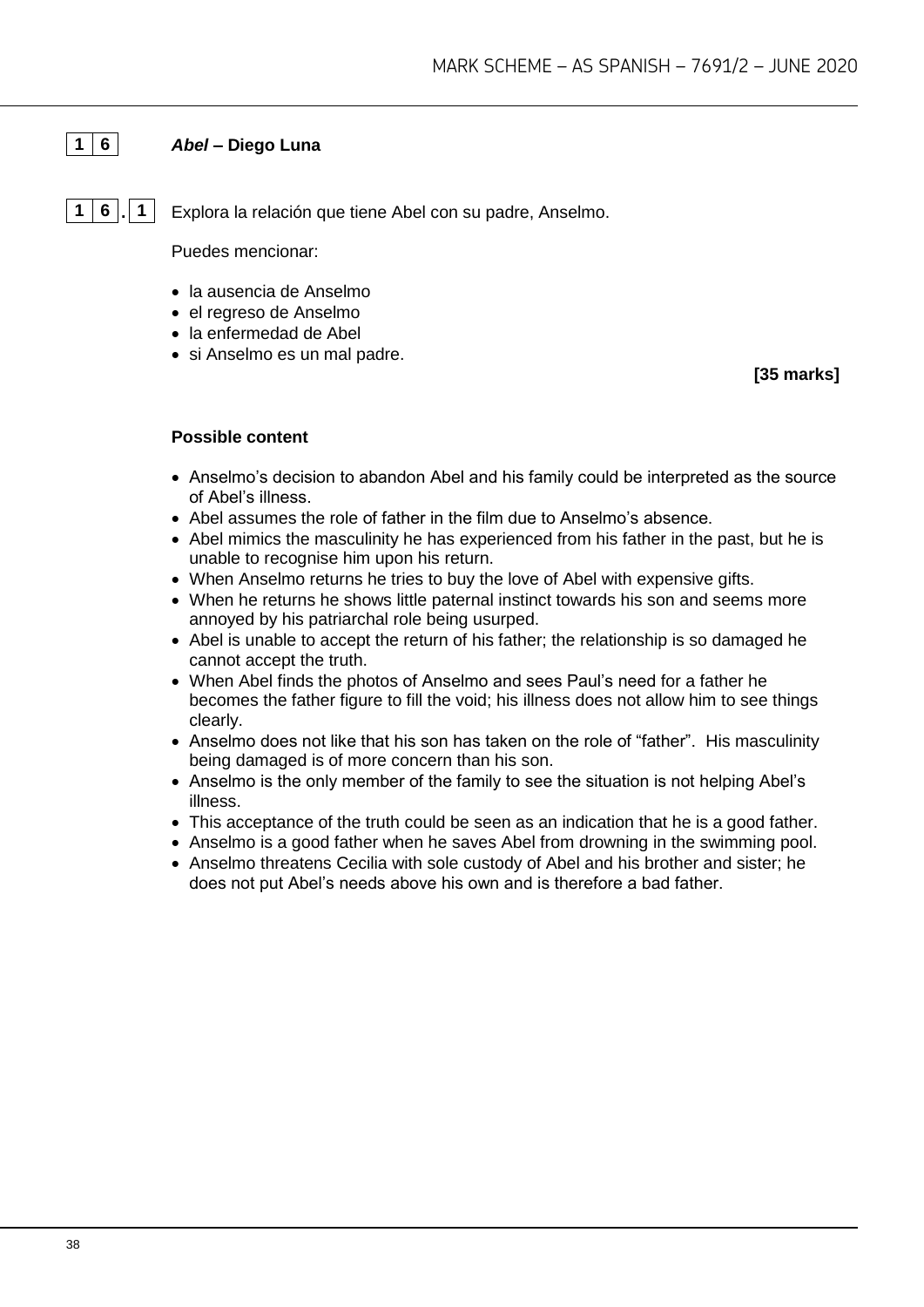**1 6 . 2** "La representación de la sociedad mexicana en esta película es negativa". Comenta esta afirmación y justifica tu respuesta.

Puedes mencionar (a):

- los hombres
- las mujeres
- la familia
- la pobreza.

**[35 marks]**

- The portrayal of Anselmo as a sexist male who expects his wife to be dutiful and obedient shows a negative representation of men in society.
- Anselmo is furious with Cecilia when he suspects her of being unfaithful. He has his own mistress which shows the double standards of Mexican society.
- Macho Mexican cowboys are shown on the television, which reinforces patriarchal ideologies in Mexican society.
- Cecilia is portrayed as a strong Mexican woman, almost heroic and steadfast in her approach, and could therefore be portrayed as a positive representation of females in society.
- In the film the director implies it is not uncommon for Mexican men to get drunk and treat women as sexual objects.
- Mexican women are portrayed as expecting to be in the home to provide nurture and food to their children and husband. They do not seem to have a role beyond this and their happiness is second to those of men.
- The family seems isolated in the film; they seem to have few friends and the Mexican authorities seem to offer them little help.
- Cecilia's desire to keep the family together and its importance can be interpreted as a positive representation of the family in Mexican society.
- The family unit comes together to try and help Abel overcome his illness, again showing a positive representation.
- Cecilia struggles to find money to pay for Abel's medicine; the family suffer financially.
- The family live in a dilapidated house with little money, having to sell possessions to survive.
- The poverty of Mexican society is juxtaposed with the luxury gifts that Anselmo brings.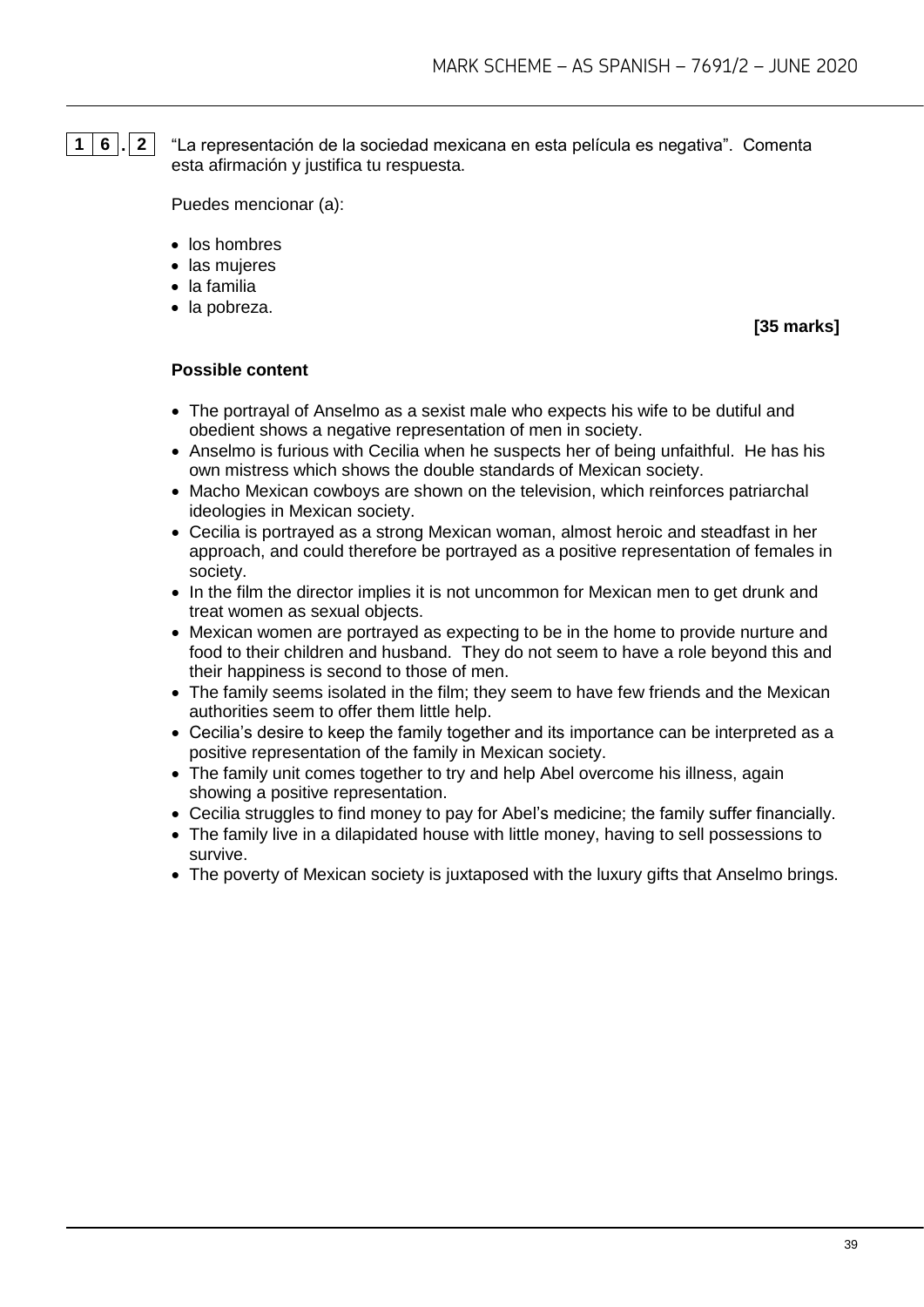# **1 7** *Las 13 rosas* **– Emilio Martínez-Lázaro**

**1 7 . 1** Examina cómo se presenta el tema de la religión en la película.

Puedes mencionar (a):

- la actitud de Blanca
- el sacerdote en la prisión
- la actitud de Doña Carmen
- las chicas en la prisión.

**[35 marks]**

- Blanca is presented as deeply religious, with a very strong faith.
- She is presented very positively, and as an example of what the behaviour of somebody with faith should be like.
- Even though she is unjustly accused, this does not make her want to reject her faith: she believes until the end.
- The priest in the prison is presented as being completely on the regime's side. He shows no compassion or empathy.
- He celebrates Mass in the prison but is not concerned with the reality of the inmates' lives.
- At the end, he blackmails the girls into confession: their families will not receive their final letters if they don't confess.
- Doña Carmen is presented as religious: she singles Blanca out because of her beliefs.
- Doña Carmen is shown taking active part in the Mass, and valuing Blanca for her musical contribution.
- She uses religious phrases to encourage Blanca and says that the Lord will help her situation.
- The girls in the prison never display any faith or religiosity.
- They collect mice in order to let them loose during Mass in order to disrupt the service: it is only a harmless prank, but it shows that they do not believe in the service.
- When asked about their religion when they are admitted to the prison, some say that they have no religion, but they are made to write Catholic on the form: no other belief system is allowed.